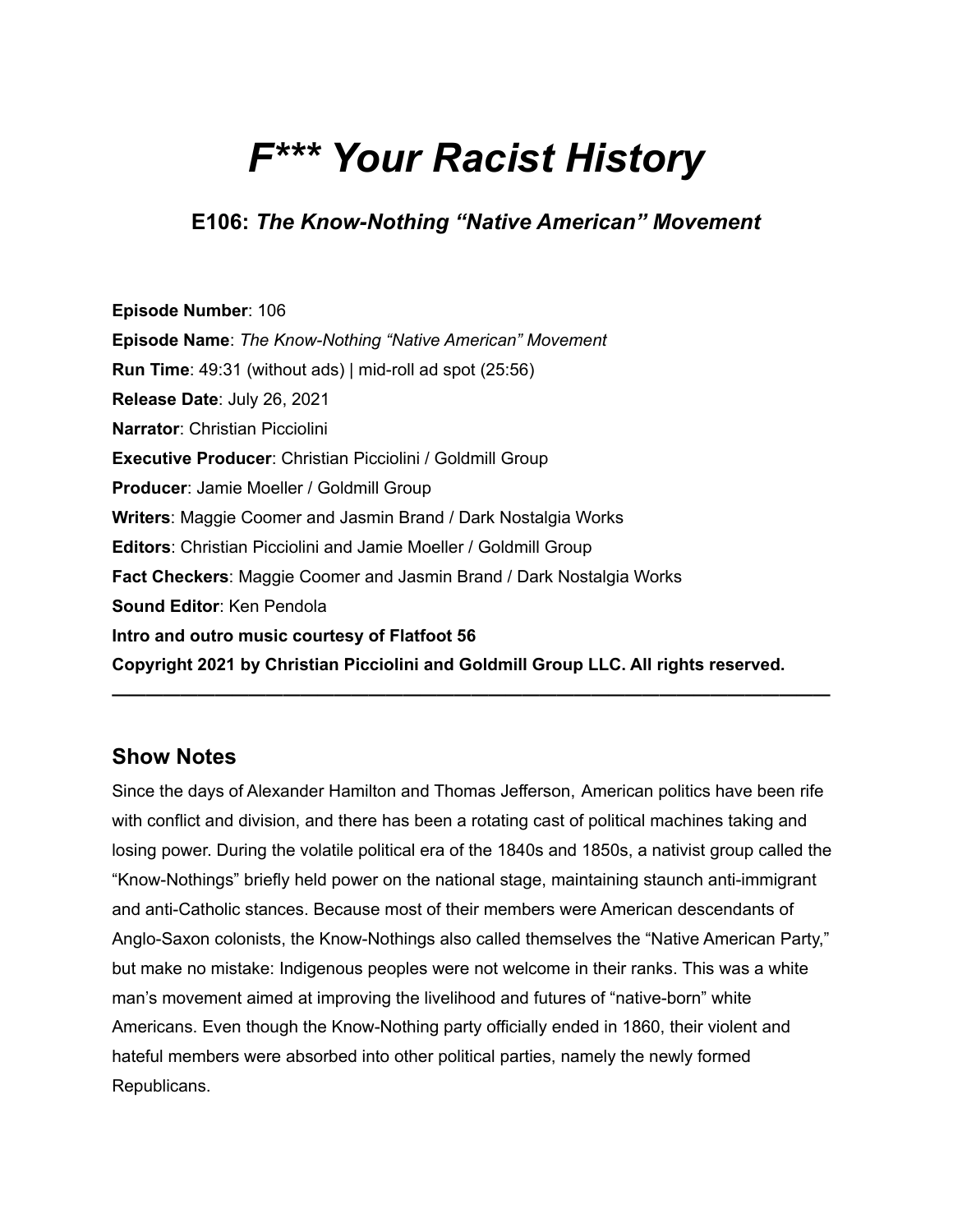#### **EPISODE SCRIPT**

#### **Introduction**

The Know-Nothings: America's original extremist *Fight Club*. A secret fraternity. A xenophobic hate group. A mainstream political party.

When members of this group were asked about their ideology or the inner workings of the mysterious organization, they responded with "I know nothing." *Hmm.* The same way you never talk about *Fight Club*.

As immigration to the United States from Europe exploded in the late 1840s, primarily from Ireland due to the "Great Potato Famine," and newcomers mainly settled in free states, the newly established Know-Nothings rallied support from working-class whites in the North who were fearful for their future prosperity in a demographically changing nascent nation. They were afraid of being "replaced" by foreigners.

What started as arguably a small drunken street gang with codewords and secret handshakes in the late 1840s, quickly turned into a mainstream political party called the Native American Party in the 1850s. "America for Americans," was their motto. Known as the "Know-Nothings," their hateful views were clear and unminced: they were nativist, populist, stood against immigration, and were staunchly anti-Catholic. They wanted to *make America great*.

And, it was absolutely a sort of fight club. In New York, a faction of the Know-Nothings' official political party grew out of a violent street gang called the Bowery Boys, run by Bill "the Butcher" Poole in Lower Manhattan in opposition to the pro-immigrant political machine at the time, Tammany Hall. You might recognize the name "Bill the Butcher" from Martin Scorsese's film *The Gangs of New York*. "Bill the Butcher" Cutting (as the character was named in the movie) was played by the great Daniel Day-Lewis, and the film was loosely based on the feud between nativist Know-Nothing gangs like the Bowery Boys and rival Irish immigrant gang, the Dead Rabbits. Though the film was creatively loaded with historical inaccuracies, Day-Lewis faithfully embodied the Butcher's ruthless hatred of immigrants and the violence he and others used to further the Know-Nothings' xenophobic political cause.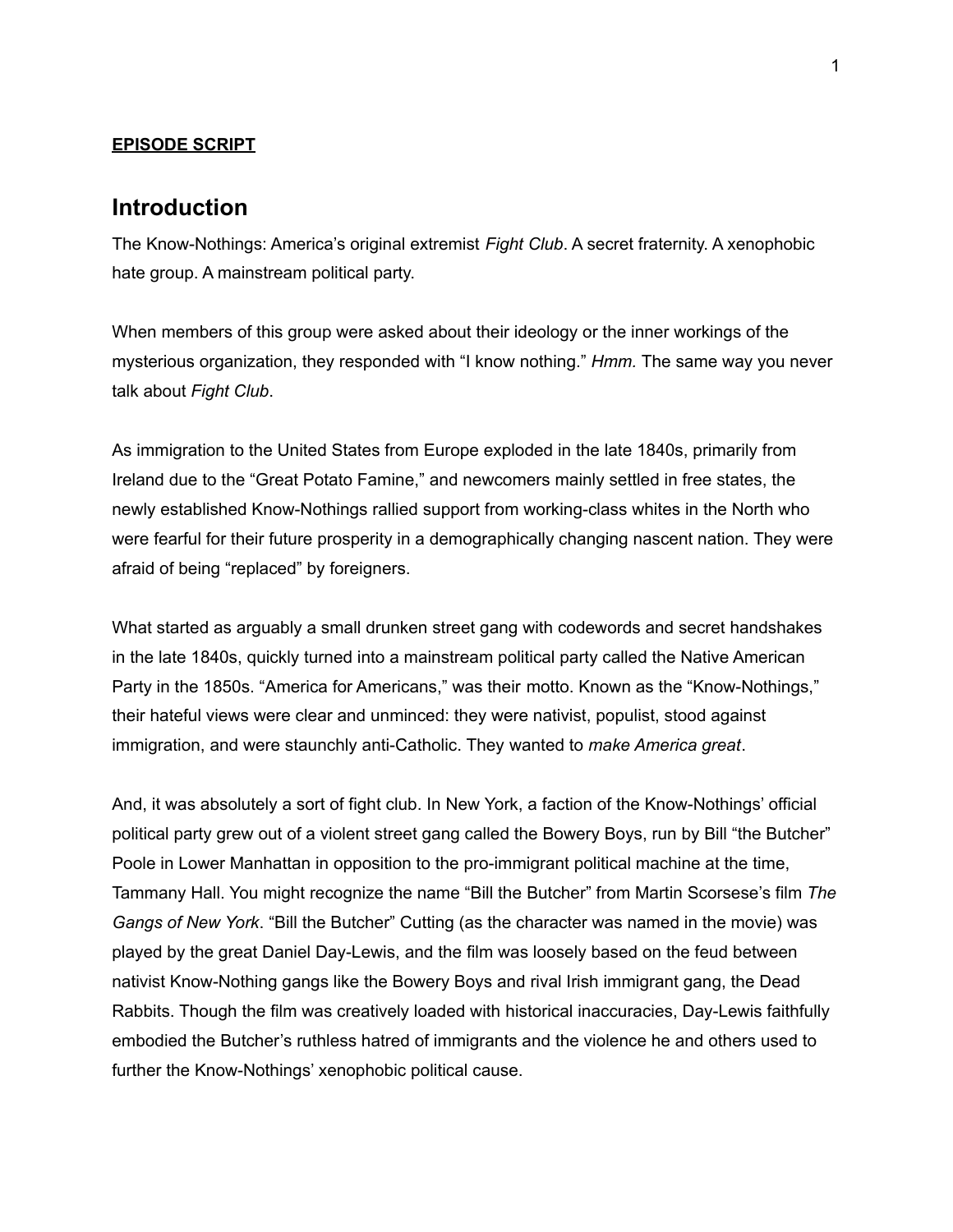Utilizing any means necessary, the Know-Nothings (made up largely of gangsters like Poole) intimidated people at polling places to keep who they deemed undesirable out of office, mostly freed Blacks and Irish Roman Catholics, and the candidates to whom they pledged their votes. America was expanding at a rapid rate. The growth and sudden change frightened many poor and working-class native-born white Americans into asking questions like: *what are we going to do if immigrants come and take our jobs? How will our culture be changed by foreigners?* Sound familiar? Fearful rhetoric from politicians inspired hatred of the Irish and German immigrants now coming into the country to escape famine and poverty in their home countries, not to mention the people of color and enslaved people already in America who also faced tragic hardships during this time.

Because most of their members were descendants of Anglo-Saxon American colonists and were born in the United States, the Know-Nothings also called themselves the "Native American Party," but make no mistake: Indigenous peoples were not welcome in their ranks. This was a white man's movement aimed at improving the livelihood and futures of "native" *white* Americans, and even though the Know-Nothing movement officially ended in 1860, their members were absorbed into other political parties, namely the newly formed Republicans, and their brand of xenophobic "America First" politics hasn't waned since.

This is episode 6 of *F\*\*\* Your Racist History*: *The Know-Nothing "Native American" Movement.*

## **Political Parties of the 1840s**

American politics can be broken down into waves known as Party Systems. By the 1840s, the United States was at the tail end of the Second Party System, dominated by two main political parties: the Whigs and the Democrats.

American Politics in the 1840s was a very different landscape than that of the Founding Fathers at the dawn of the 18th century. Gone were the days of Thomas Jefferson's Democratic-Republicans and Alexander Hamilton's Federalists; they had been replaced in the late 1820s and early 1830s by the Democrats and the Whigs.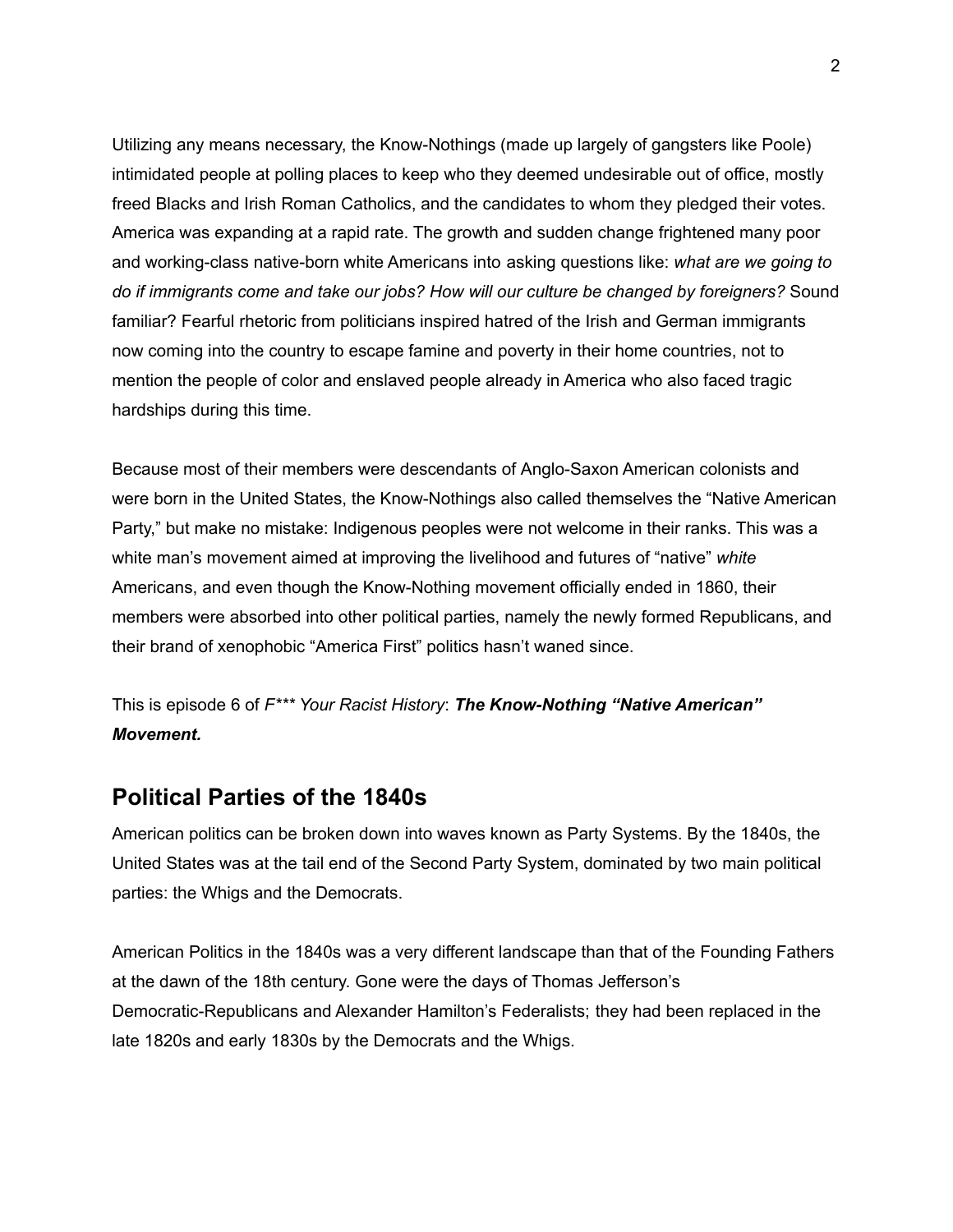# **The Democrats**

Andrew Jackson's election as President in 1828 ultimately caused a shakeup in American politics. As the name suggests, Jacksonian Democrats rallied behind Jackson, who portrayed himself as the leader of the "common man," a proponent of states rights over federal power, a believer in "Manifest Destiny," or the so-called God-given right of the United States to expand westward and tame the "heathen," an expander of suffrage (as long as you were white and male), and, despite himself being a wealthy Tennessean slave owner, claimed to be anti-elitist.

# **The Whigs**

Formed in 1834, the Whigs developed as an opposition force to the Democrats and newly elected President Andrew Jackson, whom Whigs chided by calling "King Andrew." The party borrowed their name from the English anti-monarchist party that had opposed the pro-Catholic rulers of the seventeenth century, another subtle jab at their opposition, who they viewed as the reigning monarch of the United States. Led by Kentuckian Henry Clay, various political factions (including the National Republicans, Anti-Masons, and disgruntled Democrats) disillusioned by Jacksonian-era politics formulated a new Whig party agenda that favored strong central government, a national bank, and federally funded infrastructure (i.e. railroads and public education), all things their political foes despised.<sup>1</sup>

# **Polarization**

The political landscape of the United States in the 1840s was a chasm of polarization, mostly between the North and South over the issue of slavery, but even within the parties themselves there was extreme division. For example, the Whigs started out fractious, and had two internal factions: Conscious Whigs, who advocated for the abolition of slavery and abhorred the expansion of slavery into new territories, and Cotton Whigs, who supported the textile industry which relied heavily on slave-grown Southern cotton. In general, the Whigs were even less keen on allowing immigration than their pro-slavery Democratic counterparts; as new immigrants often aligned themselves with the Democratic party, and drank whiskey or beer, offending the temperate sensibilities of the Whigs who were proponents of state prohibition laws.

<sup>1</sup> "Digital History," www.digitalhistory.uh.edu, n.d.,

[https://www.digitalhistory.uh.edu/disp\\_textbook.cfm?smtID=2&psid=3548.](https://www.digitalhistory.uh.edu/disp_textbook.cfm?smtID=2&psid=3548)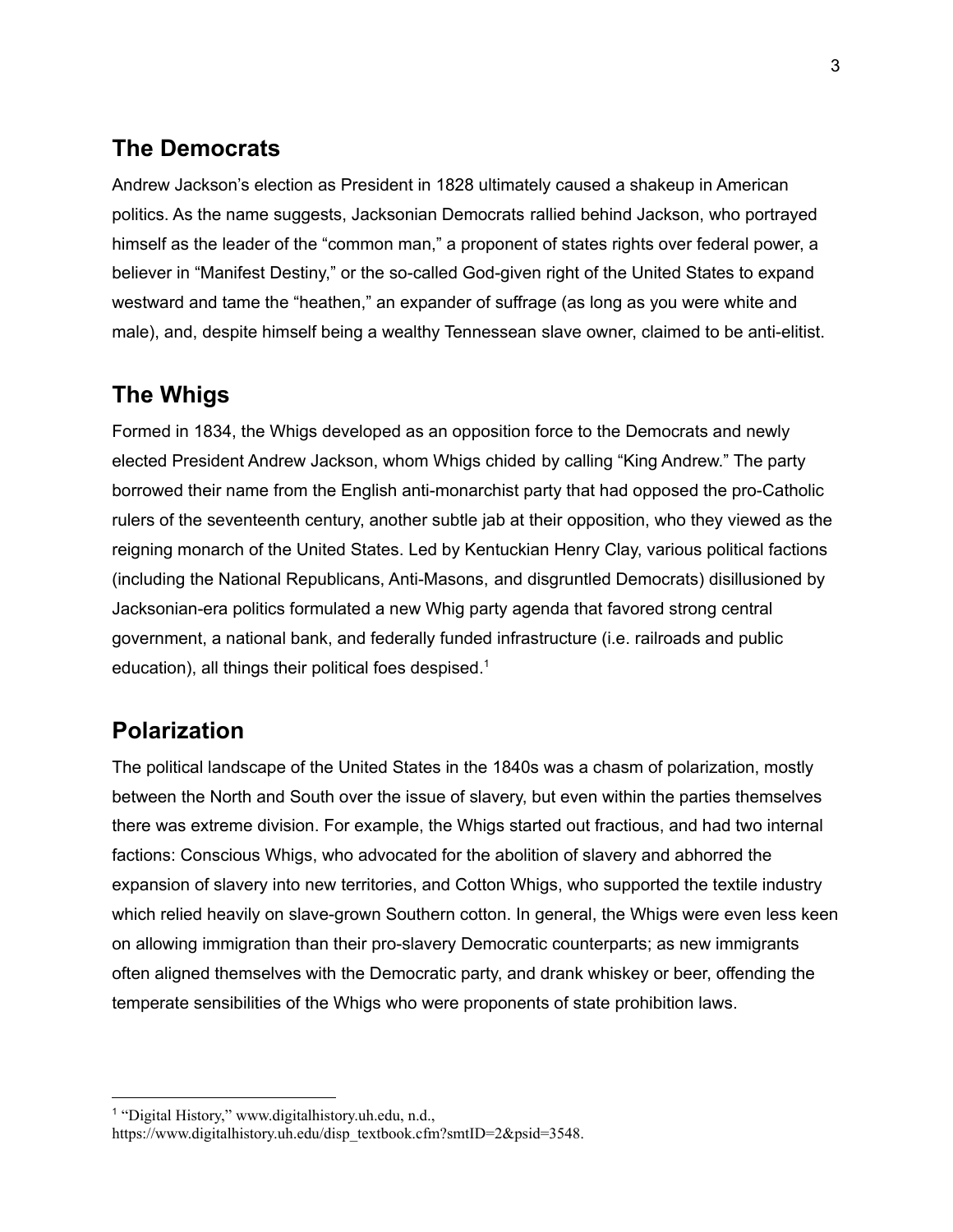As the United States increased its territory and grew westward, tensions over the expansion of slavery into these new lands threatened to boil over. Southern Democrats made the expansion of slavery an issue of Southern survival. They were afraid that if slavery was kept out of new territories, they would soon become outnumbered within the Federal government, and anti-slavery forces could snuff out the institution altogether. It's also why the South pushed for states rights, so they could attempt to operate outside of the rule of "progressive" Federal law.

The annexation of Texas in 1845 and President James K. Polk's subsequent war with Mexico resulted in the addition of huge amounts of land to the United States, which increased urgency around the debate about whether or not slavery should be legal in these new territories. This massive influx in land acquisition directly coincided with an unrelated boom in immigration felt mostly in the Northeast. Times, they were a-changin'...and fast.

## **Immigration**

Over three million Irish and other European immigrants (many of them refugees) came to the United States between 1846 and 1855 $2$ ; that's equivalent to 15-percent of what the total population of the United States was in 1845. Needless to say, many "homegrown" Americans were alarmed at the overwhelming amounts of "foreigners" setting up shop and home in places like New York, Pennsylvania, and Massachusetts; even coastal southern states like South Carolina saw surges in immigration during this time.

Most of these European immigrants were Catholic, and the sheer volume of these new, non-Protestant, whites with strong religious convictions and devotion to the Vatican coming into America had nativist conspiracy theorists running wild. *Was the powerful Pope facilitating this massive influx in immigration to infiltrate the American government for his own gain?* Many fearful Protestant Americans had no trouble swallowing that conspiracy theory.

The Kansas-Nebraska Act finally destroyed the Whig Party in 1854. The Act voided the Missouri Compromise of 1820, which had admitted Maine as a free state and Missouri as a slave state while prohibiting slavery north of the 36°30' parallel, a line of latitude used to divide the prospective slave and free states west of the Mississippi River, with the exception of Missouri, which is mostly north of this parallel. The Kansas-Nebraska Act made the issue of slavery in

<sup>2</sup> James M Mcpherson and James Keith Hogue, *Ordeal by Fire : The Civil War and Reconstruction* (Boston: Mcgraw-Hill Higher Education, 2010). Page 90.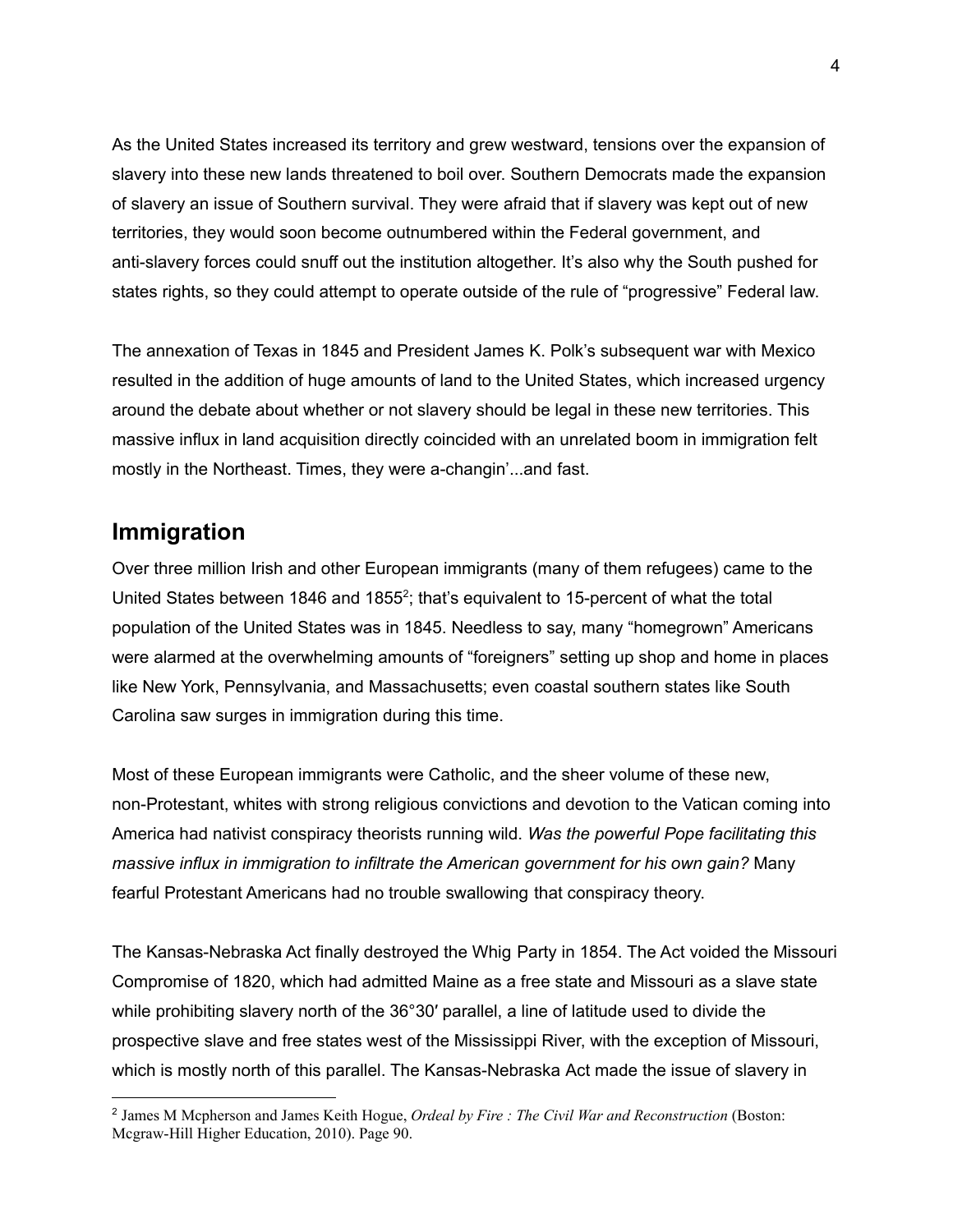new territories a matter of Popular Sovereignty, meaning states could decide for themselves whether or not to allow it within their borders. Conscious Whigs were outraged and felt they had been hoodwinked by their fellow partymen who were more or less neutral on the slavery issue; anti-slavery Whigs left the party and joined the newly formed Native American Party, better known as the Know-Nothings. $3$ 

Historian Eric Foner points out that "Most anti-slavery people went into the Know-Nothing movement. They didn't give up their anti-slavery feelings, but they felt that nativism was compatible or connected with hostility to slavery. After All, the Catholic church was opposed to the abolitionist movement." 4

Know-Nothings, at least one faction, had a reputation for being anti-slavery, mostly because they thought the institution was akin to indentured servitude which had been used as a tool of oppression against white Protestants, among others. The Catholic church opposed the Protestant reform movements of the era, including the abolitionist movement, simply because these movements were based on the idea that you could make society perfect, and that idea is in direct conflict with the Catholic belief of "Original Sin," i.e. human beings are inherently flawed and the idea that you can abolish all poverty, slavery, and suffering is akin to blasphemy.

#### **Maria Monk**

During this period, Nativists also circulated a wide range of anti-Catholic propaganda, including a famous work called *The Awful Disclosures of Maria Monk* (1836). 5

Maria Monk was allegedly a Canadian Catholic nun from Montreal who wrote about the horrors of the nunnery and Catholic practices. Her work included tales of sexual deviance and abuse at the hands of clergy and how uncooperative and rebellious women of the faith had disappeared without a trace. She claimed babies birthed as a result of the alleged abuse had been baptized, strangled, and dumped into a lime pit in the nunnery basement.

<sup>3</sup> James M Mcpherson and James Keith Hogue, *Ordeal by Fire : The Civil War and Reconstruction* (Boston: Mcgraw-Hill Higher Education, 2010).

<sup>4</sup> "MOOC | Know-Nothings in Power | the Civil War and Reconstruction, 1850-1861 | 1.5.8," www.youtube.com (ColumbiaLearn, October 29, 2014), [https://www.youtube.com/watch?v=r1H2DxeXG2E.](https://www.youtube.com/watch?v=r1H2DxeXG2E)

<sup>5</sup> Maria Monk and Protestant Authorities, *Awful Disclosures of Maria Monk* (Baltimore: William G. Warner, Printer, 1836), [https://publicdomainreview.org/collection/awful-disclosures-of-maria-monk-1836.](https://publicdomainreview.org/collection/awful-disclosures-of-maria-monk-1836)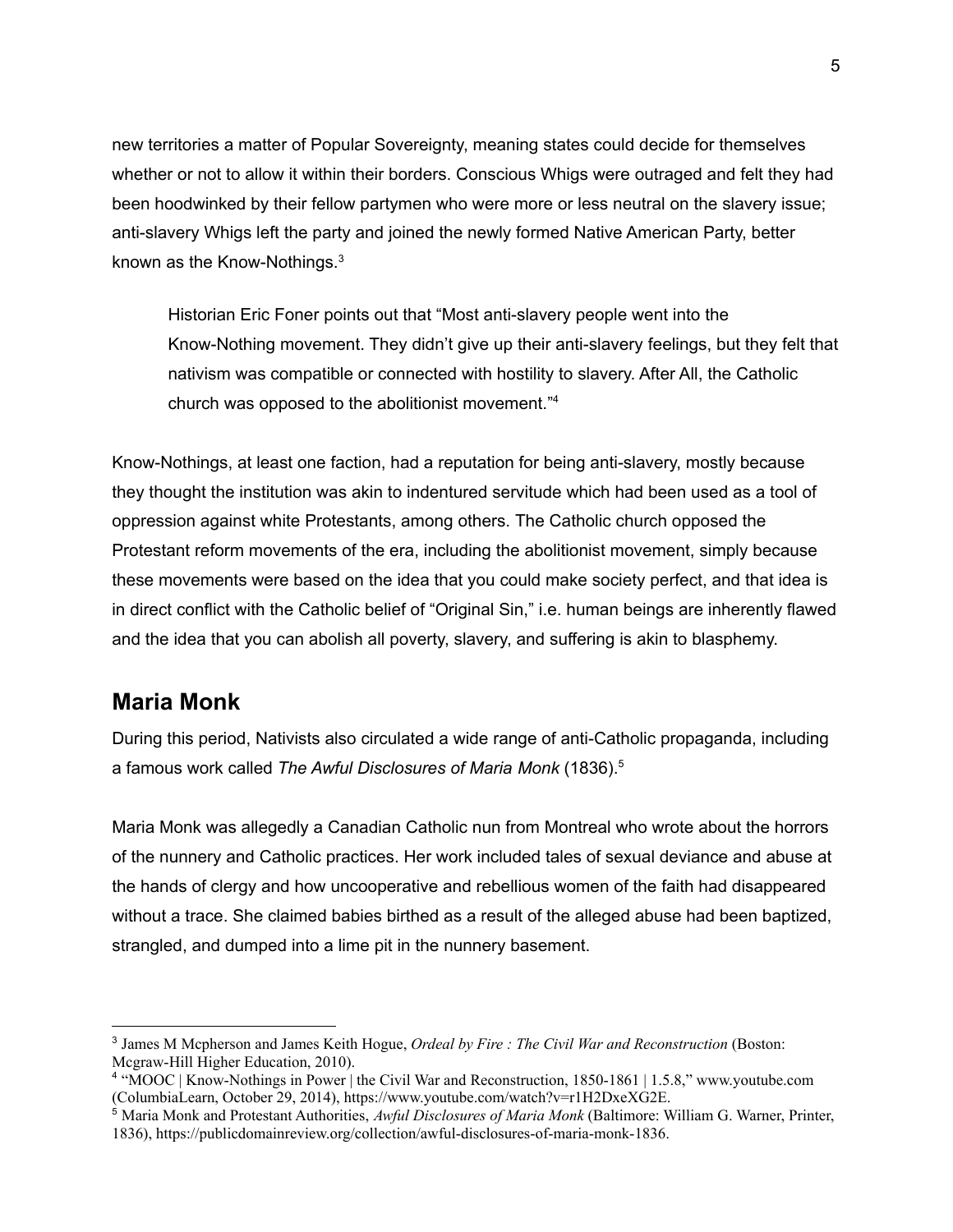The book became a bestseller, and a sequel was published. However, it was soon discovered that Maria Monk had a child out of wedlock, and many of her supporters abandoned her because of it.

Further investigation into her stories also found inconsistencies and inaccuracies. Perhaps the most damning of all was the critical omission that Maria Monk had been held in an asylum in her younger years, and many of the names from the book were not fellow nuns but fellow patients. It is no secret that asylums at the time were rife with abuse. The stories Maria told happened in facilities meant to care for vulnerable people. However, the abuse was likely not the result of the evil Catholic sex cult practices she claimed to have experienced, but instead of her time in the asylum. In essence, it was "fake news."

In spite of these realizations, Maria Monk's work planted a seed: a kernel of truth was all that was needed to whip people like the Know-Nothings into a frenzy over her allegations. These stories put Catholics on the defensive and didn't actually solve the root of the problem: the supposed abuse of young girls and women. And, they gave the nativists a more robust platform from which to tout their conspiratorial views.

# **The "Native American" Party**

The Order of the Star-Spangled Banner was a secret society formed to foster xenophobic ideas under the guise of patriotism. Seems the historical playbook hasn't changed much in this regard. Little is known about the Order—it was a secret, after all—except that the group evolved out of the even more shadowy Order of United Americans. Both were fraternities that presumably only admitted white Protestant men. The Order of the Star-Spangled Banner had a set of initiation rituals known as "Seeing Sam," which included memorization of special signals, hand gestures, and other covert forms of communication. Initiates also had to pledge to uphold Protestantism in the face of "Popish idols." This was due to their belief the Catholic Pope was sending immigrants to illegally vote at his will in an attempt to control the United States.

When asked about the secret society, members were required to respond to questions with the reply, "I know nothing." This group and mantra became the core of the 'Know-Nothing' movement.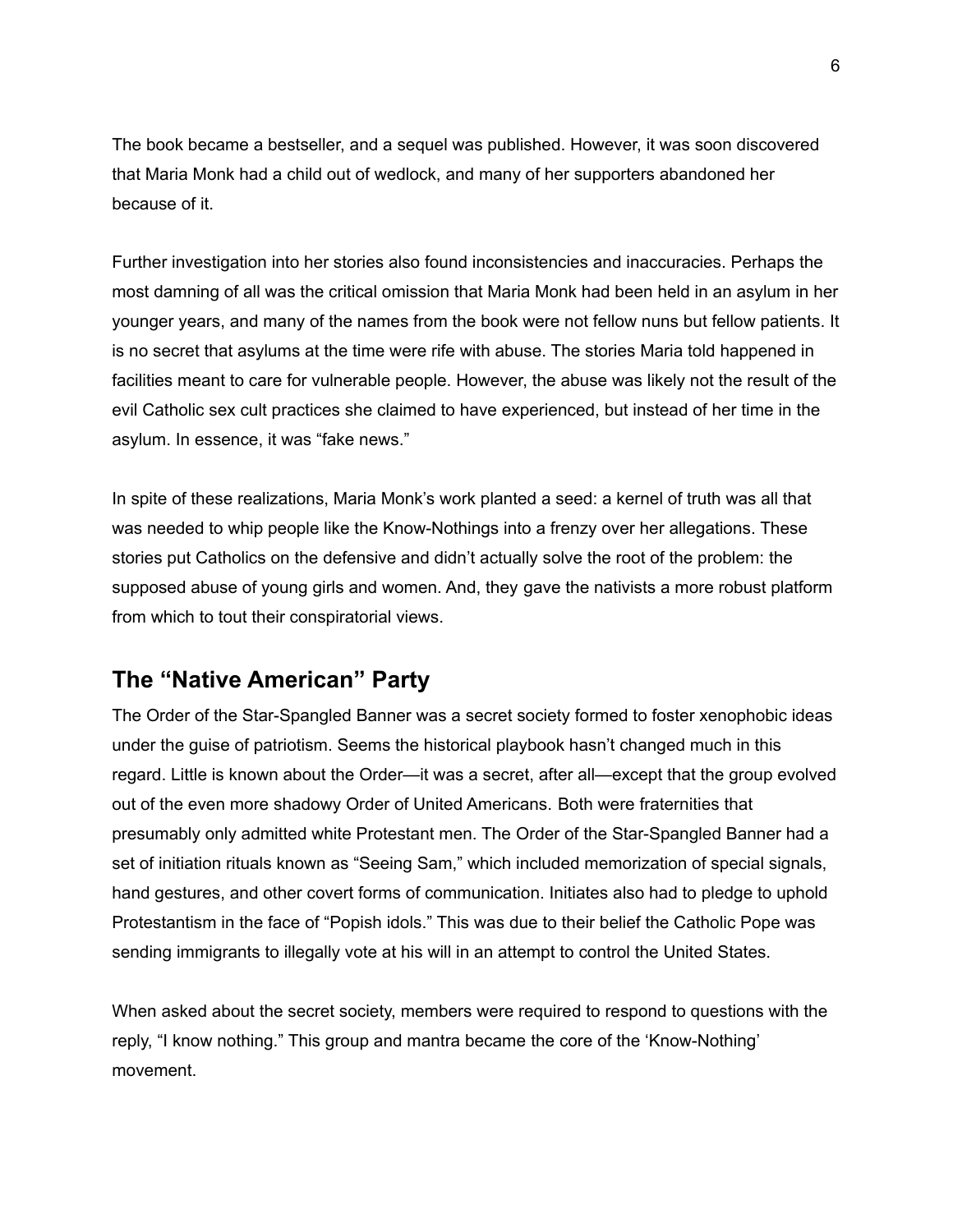Due to the secret nature of their beginnings, it was difficult to spot a supporter overtly. But, by 1853, the Know-Nothings had gained enough notoriety to be taken seriously. Their beliefs and values as a political party evolved (in the wrong direction) into "America First" as a way to make their more hateful opinions easier to swallow.

## **1854 Midterm Elections**

At the height of their popularity, the Know-Nothings became a formidable third party, which was demonstrated in the 1854 midterm elections. They defeated the Democrats, taking control of the House of Representatives and installed Nathaniel P. Banks as Speaker of the House. Democrats held the Senate but the Know-Nothings became the second-largest majority. To this day, they hold the record for most third-party seats ever acquired in either chamber of the United States Congress.

In total, by year's end, the Know-Nothings accounted for 100 elected congressmen, eight governors, a controlling share of half-a-dozen state legislatures from Massachusetts to California, and thousands of local politicians and community leaders. They also reported one-million members and over 10,000 lodges associated with the growing group. 6

In Massachusetts, the Know-Nothings swept the elections in 1854, and as a result, they were able to pass some interesting legislation and mandates. To start with, they deported large numbers of indigent Irish immigrants from the state and passed a personal liberty law to protect the rights of escaped slaves who made it to Massachusetts, circumventing efforts of the Fugitive Slave Law of 1850. They also racially integrated the public schools of Boston. What's the reason for this racially progressive stance? Well, most Black people of this period aligned with Protestantism, and were therefore worthy of protection under the Know-Nothing doctrine.<sup>7</sup>

As a general political movement, the Know-Nothings wanted to restore America to a country of "temperance, Protestantism, self-reliance, with American nationality and work ethic." 8

<sup>6</sup> Mathieu Billings, "Nativist Riots and the Know-Nothing Party," Bill of Rights Institute, n.d., <https://billofrightsinstitute.org/essays/nativist-riots-and-the-know-nothing-party>.

<sup>7</sup> "MOOC | Know-Nothings in Power | the Civil War and Reconstruction, 1850-1861 | 1.5.8," www.youtube.com (ColumbiaLearn, October 29, 2014), [https://www.youtube.com/watch?v=r1H2DxeXG2E.](https://www.youtube.com/watch?v=r1H2DxeXG2E)

<sup>&</sup>lt;sup>8</sup> Lorraine Boissoneault, "How the 19th-Century Know Nothing Party Reshaped American Politics," Smithsonian Magazine (Smithsonian Magazine, January 26, 2017),

[https://www.smithsonianmag.com/history/immigrants-conspiracies-and-secret-society-launched-american-nativism-](https://www.smithsonianmag.com/history/immigrants-conspiracies-and-secret-society-launched-american-nativism-180961915/)[180961915/.](https://www.smithsonianmag.com/history/immigrants-conspiracies-and-secret-society-launched-american-nativism-180961915/)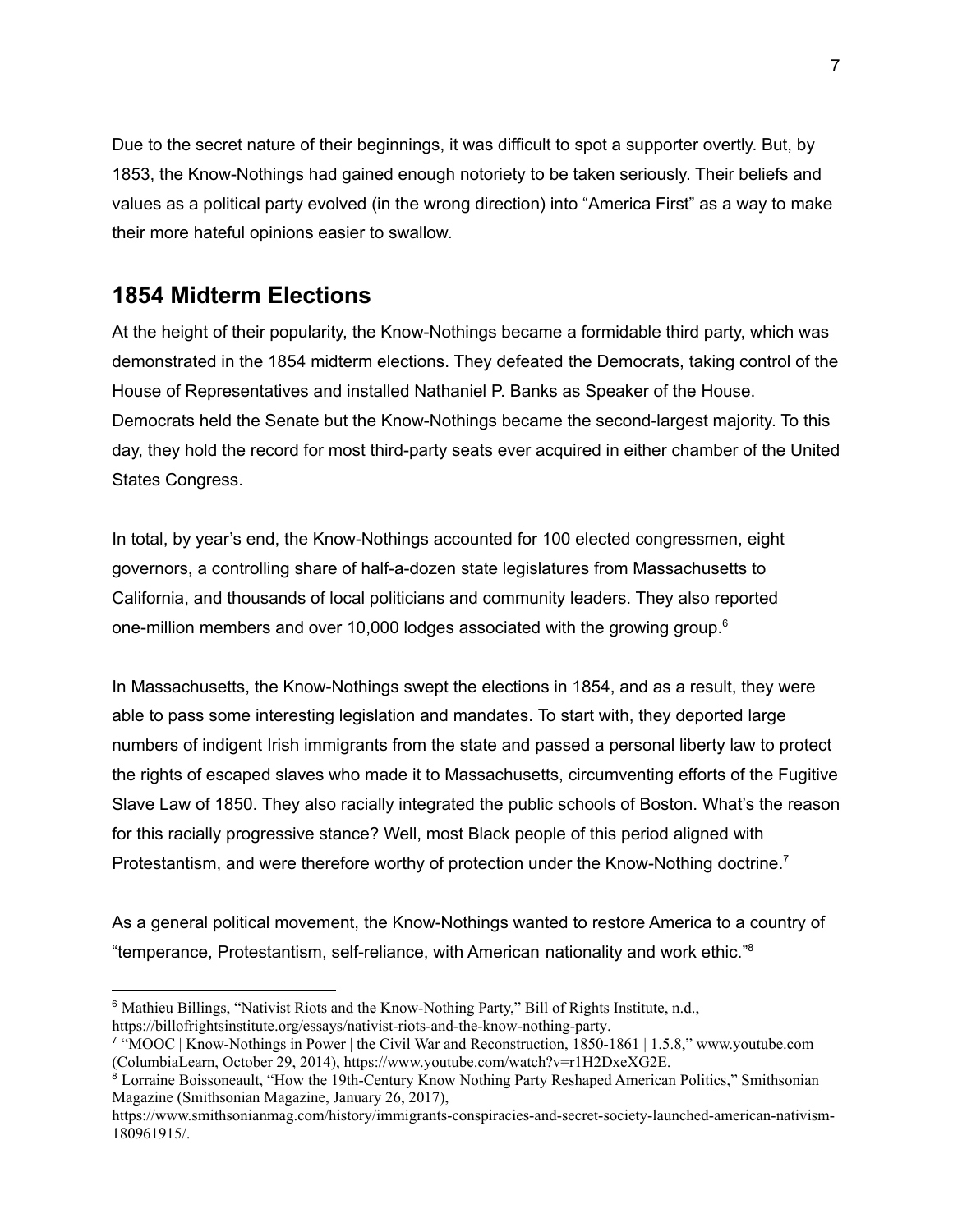Supporters championed ideas such as a 21-year naturalization process for new immigrants, removal of all Catholics from office, mandatory Protestant Bible teachings in school, and the deportation of criminals (criminals other than themselves, of course). These last two party principles clashed in horrific violence with the tarring and feathering of a Swiss immigrant Catholic priest named Johannes Bapst.

# **Political Violence**

Bapst arrived in the United States in 1848. He had been sent to Maine to help guide new immigrants from Catholic countries and convert people already living there, and he was successful. However, the Know-Nothings also had a stronghold in Maine, as they did in many states in New England. In 1853, the party had gained enough government seats and support to implement their plan to "restore America." Mandatory Protestant Bible reading in school was one such element of the plan implemented in Ellsworth, Maine, where Bapst lived at the time. Many of the Catholic families were, understandably, upset by this new mandate and turned to Bapst for help. He repeatedly asked the school board, made up of mostly Know-Nothing supporters, to allow the Catholic bible for those students who wanted it. They rejected him. Students then started refusing to use the Protestant bible and were expelled. Local newspapers picked up the story and published angry letters from the community.

The following year, in June 1854, the Know-Nothings decided Bapst needed to be silenced and took violent action against the priest. The mob first went to his rectory. Luckily Bapst wasn't there, but they broke every window. The priest got the message and left town.

But they didn't stop there. A week after Bapst left, the Know-Nothings bombed the Catholic schoolhouse.

On July 8, 1854, they took over the town meeting. They declared if Bapst was found, they would help him in "trying on an entire suit of new clothes such as cannot be found at the shops of any taylor (sic); and that when thus apparelled, he be presented with a fine ticket to leave Ellsworth upon the first railroad operation that may go into effect."

Bapst did not take their threats as seriously as perhaps he should have and attempted to return to Ellsworth in October.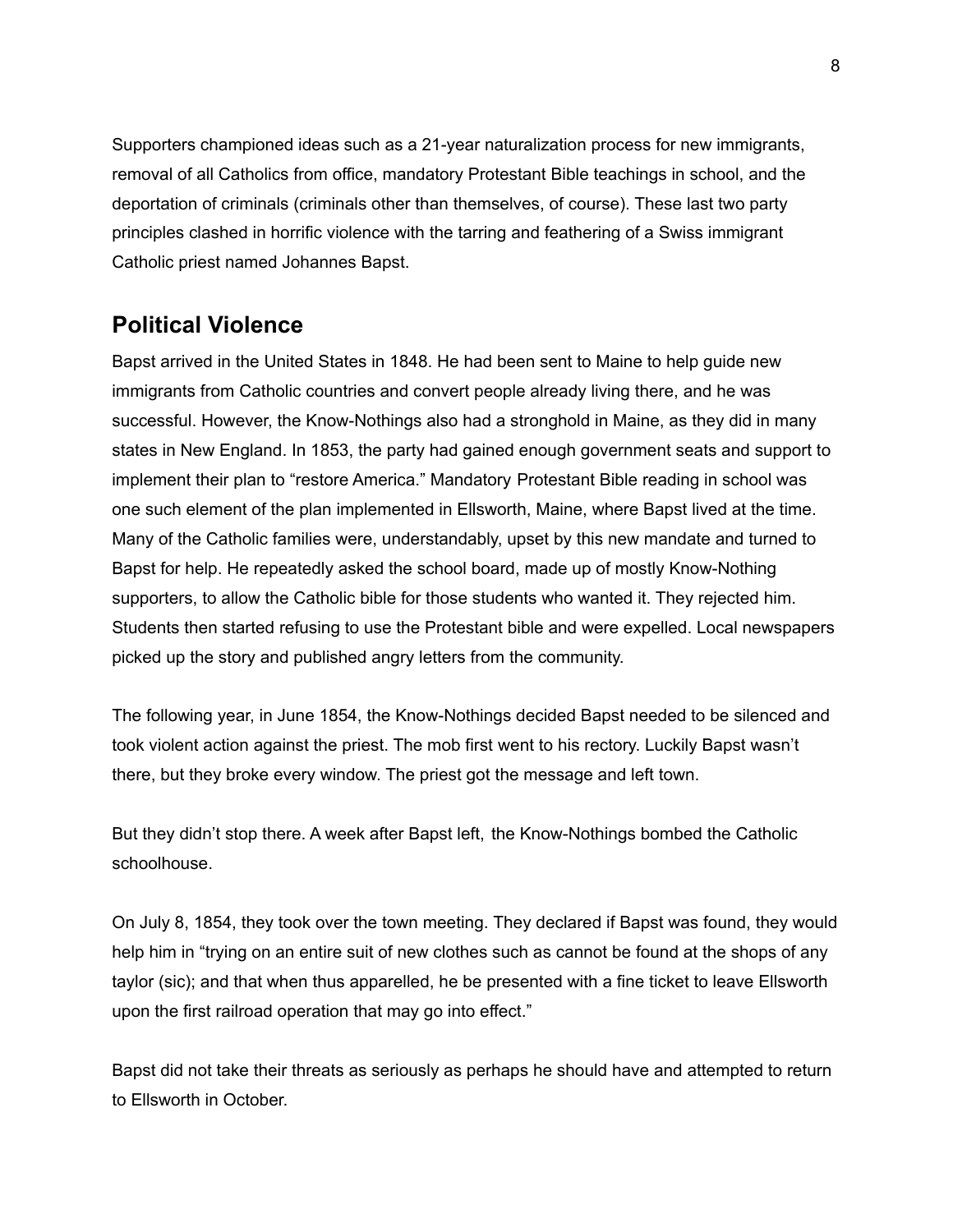The story is that a mob of over 500 Know-Nothings and their sympathizers dragged Johannes Bapst from the home where he was staying, took him into the woods, tied him to a tree, and beat him. They then poured boiling hot tar over his body and dumped feathers on him while taunting him and threatening to hang him. As promised in the town meeting, they made him "ride the rail," meaning the mob hoisted him up on a fencepost wedged between his legs and carried him through the town. Bapst was then dumped at the town limits and left for dead.

The priest survived the ordeal but never returned to Ellsworth. Despite outrage from the community and in the media, no charges were ever filed against his attackers. 9

While this story is shocking, it is far from the only violence imparted at the hands of the Know-Nothings and nativists during this time. Between 1844 and 1858, major cities saw increased xenophobic and anti-Catholic crime associated with the rhetoric of the Know-Nothings, some of which evolved into riots. Supporters burned down churches, hurt and killed innocent people, and terrorized Irish- and German-American immigrants. Their control and influence over the law and legislature allowed them to get away with it. Newspapers that sided with them published pro-nativist stories and political cartoons.

In 1856, Thomas R. Whitney, a New York journalist, politician, and Know-Nothing figurehead, published (the extremely long-titled book) *A Defence of the American Policy, as opposed to the encroachments of foreign influence, and especially to the interference of the papacy in the political interests and affairs of the United States*. The twenty-six chapter work dedicates six entire chapters just to discuss anti-papacy "Romanism" and the "dangers" of Catholicism. Other sections discuss naturalization, suffrage, immigration, and the party itself. In it, Whitney repeatedly reiterates the conspiratorial suggestion that papal powers were influencing American politics. The claim soon became the ideological doctrine of the Know-Nothings.

# **A Know-Nothing Martyr: the Death of Bill the Butcher<sup>10</sup> <sup>11</sup>**

William Poole was born on July 24, 1821, in Sussex County, New Jersey. By the early 1830s, Poole was working and learning the family trade in his father's butcher shop in Washington

<sup>9</sup> Emily Burnham, "164 Years Ago, This Bangor Priest Was Tarred, Feathered and Ridden on a Rail," Bangor Daily News (Bangor Daily News, June 19, 2018),

[https://bangordailynews.com/2018/06/19/news/bangor/164-years-ago-this-bangor-priest-was-tarred-feathered-and-ri](https://bangordailynews.com/2018/06/19/news/bangor/164-years-ago-this-bangor-priest-was-tarred-feathered-and-ridden-on-a-rail/) [dden-on-a-rail/.](https://bangordailynews.com/2018/06/19/news/bangor/164-years-ago-this-bangor-priest-was-tarred-feathered-and-ridden-on-a-rail/)

<sup>&</sup>lt;sup>10</sup> "William Poole," Wikipedia, May 28, 2021, [https://en.wikipedia.org/wiki/William\\_Poole](https://en.wikipedia.org/wiki/William_Poole).

<sup>11</sup> Herbert Asbury, *The Gangs of New York* (Pickle Partners Publishing, 1928).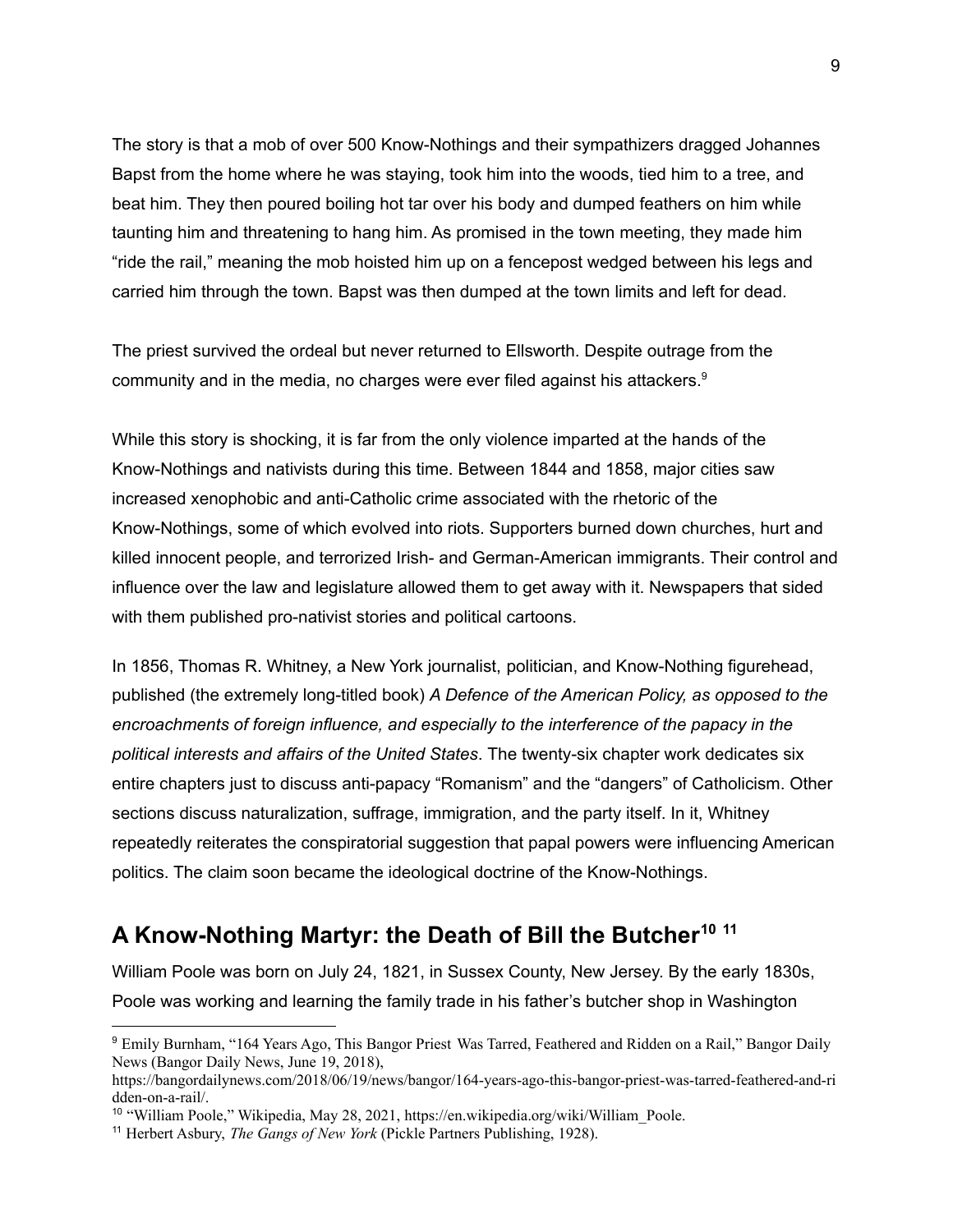Market in Lower Manhattan, New York, which he eventually took over. Developing brutal fighting skills early on, Poole became a noted boxer and street brawler in New York City. A leader by nature, he formed the Washington Street Gang and is often credited with a founding role in the Bowery Boys nativist gang of over 200 fighters.

Because of his trade and his notoriously dirty fighting style—he was known to bite the noses and ears off of his opponents and carve people up with butcher knives—William Poole had earned the name "Bill the Butcher" by the time he was twenty years old.

The social climate of New York City in the 1840s was highly volatile and segregated by culture, race, country of origin, religion, and class. Bill the Butcher, having been born in America, was a nativist through and through, and his involvement with the Bowery Boys would have exposed him to a variety of nativist sects, including but not limited to the Order of the Star-Spangled Banner and the Order of United Americans (precursors to the Know-Nothings). Though wholly disorganized, these men (and a few women) were united in their hatred of immigrants, Catholics, and the Irish.

When the Know-Nothing party became the official Native American party in 1854, Bill the Butcher morphed into a political leader. His gang members were the boots on the ground sent to do the party's bidding. They gathered at polling places, intimidated and beat up immigrants before they could vote, and generally terrorized anyone in lower Manhattan not associated with the nativist movement.

By the time he was 31 years old, William "Bill the Butcher" Poole was one of the most famous men living in New York City, mostly because of his brawling, debauchery, and roughing up of polling places. And he made plenty of enemies.

One night in February, 1855, Bill had a run-in with an Irishman named John Morrissey. Morrissey was a champion boxer and an opposing Tammany Hall man who had been regularly hired to protect polling places from Bill and his goons. They were old adversaries.

The Butcher was apparently feeling quite good about himself and yelling about how tough he was when Morrissey decided he had had enough. Morrissey walked up to Bill, spit in his face and drew a gun on him. He fired all of his shots but missed, leaving him unarmed and facing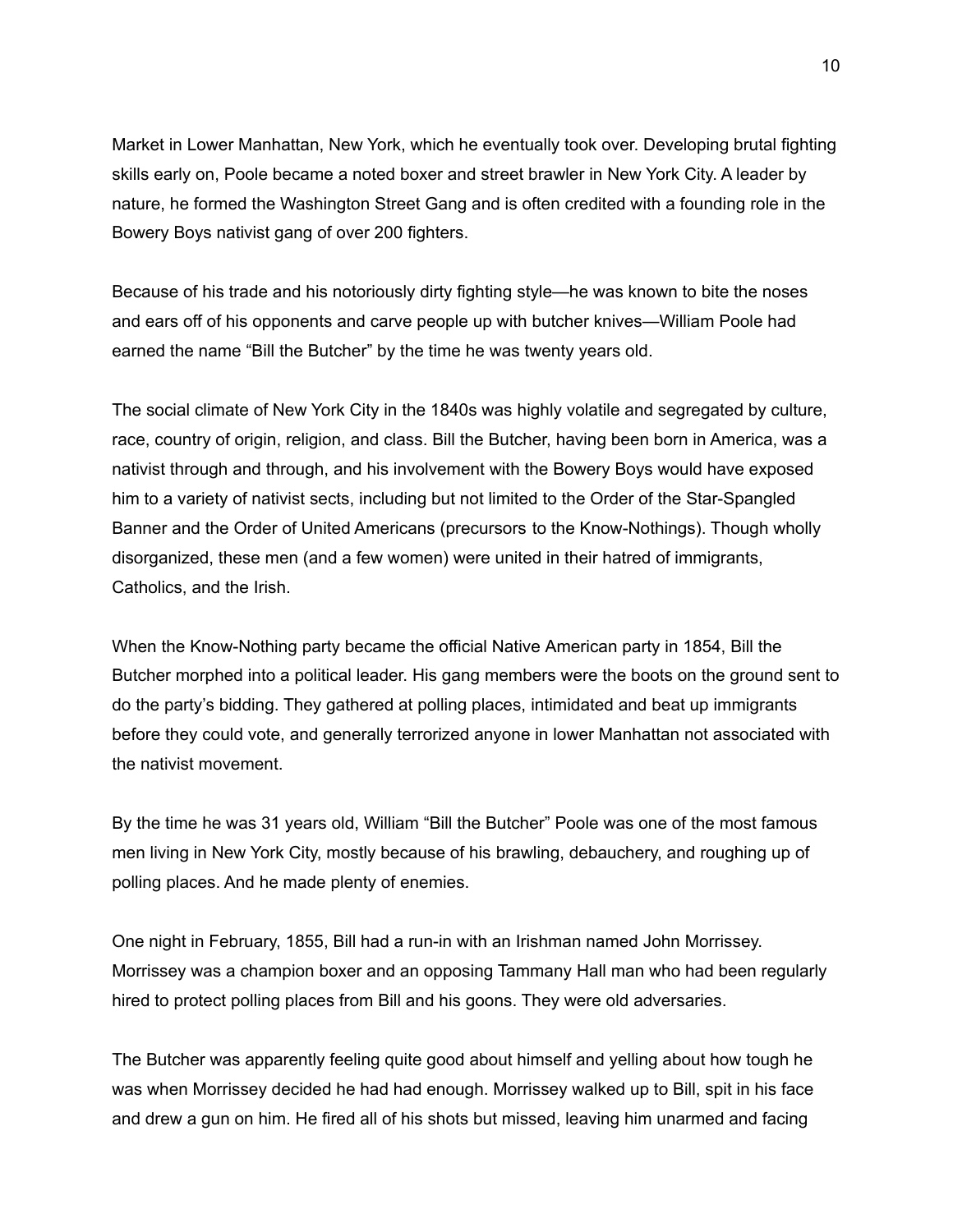one of the fiercest fighters in lower Manhattan; Bill pulled his own pistol ready to kill Morrissey where he stood. Lucky for Morrissey, a friend of his intervened and convinced Bill it wasn't a fair fight. Exasperated, Bill threw down his pistol and produced two butcher knives. He placed them upon the bar and instructed Morrissey to pick his weapon, a prospect Morrissey did not relish since it was known throughout the city that Bill the Butcher could throw a butcher knife through an inch of wood at twenty feet. $12$ 

Police broke up the fight and told both Bill and Morrissey to go home. Morrissey did as he was told, but Bill came back to the pub with two of his friends, presumably to antagonize Morrissey's friends who remained.

Within minutes, half a dozen friends of Morrissey's associates crowded into the bar, specifically two men named Lewis Baker and Jim Turner. Turner took aim at Bill using his arm to steady his huge revolver, but accidentally shot himself instead. He hit the floor but managed to get a second shot off that hit his target in the knee. As Bill crumpled to the floor, Lewis Baker, who had himself been beaten in the street by Bill a few weeks before, grabbed the Butcher's lapel and fired his revolver twice into him. One bullet settled in his abdomen, the other pierced his heart. Despite this, Bill the Butcher threw one last knife that landed in the door jam before he finally collapsed on the ground.

Miraculously, William Poole lived for 11 more days after the incident, giving plenty of time for him to spin the story to the hundreds of people filing past his sick bed. By the time he died, nearly 250,000 mourners had packed into Lower Manhattan to pay their respects. Papers across the country reported the Butcher's famous alleged last words: "Good-bye boys: I die a true American!"

## **1856 American National Convention**

From February 22-25, 1856, the "Know-Nothing" Native American Party held a convention. Having established themselves as the main opposition to the Democrats, they needed to find the right candidate to put forth as president.

<sup>12</sup> Herbert Asbury, *The Gangs of New York* (Pickle Partners Publishing, 1928).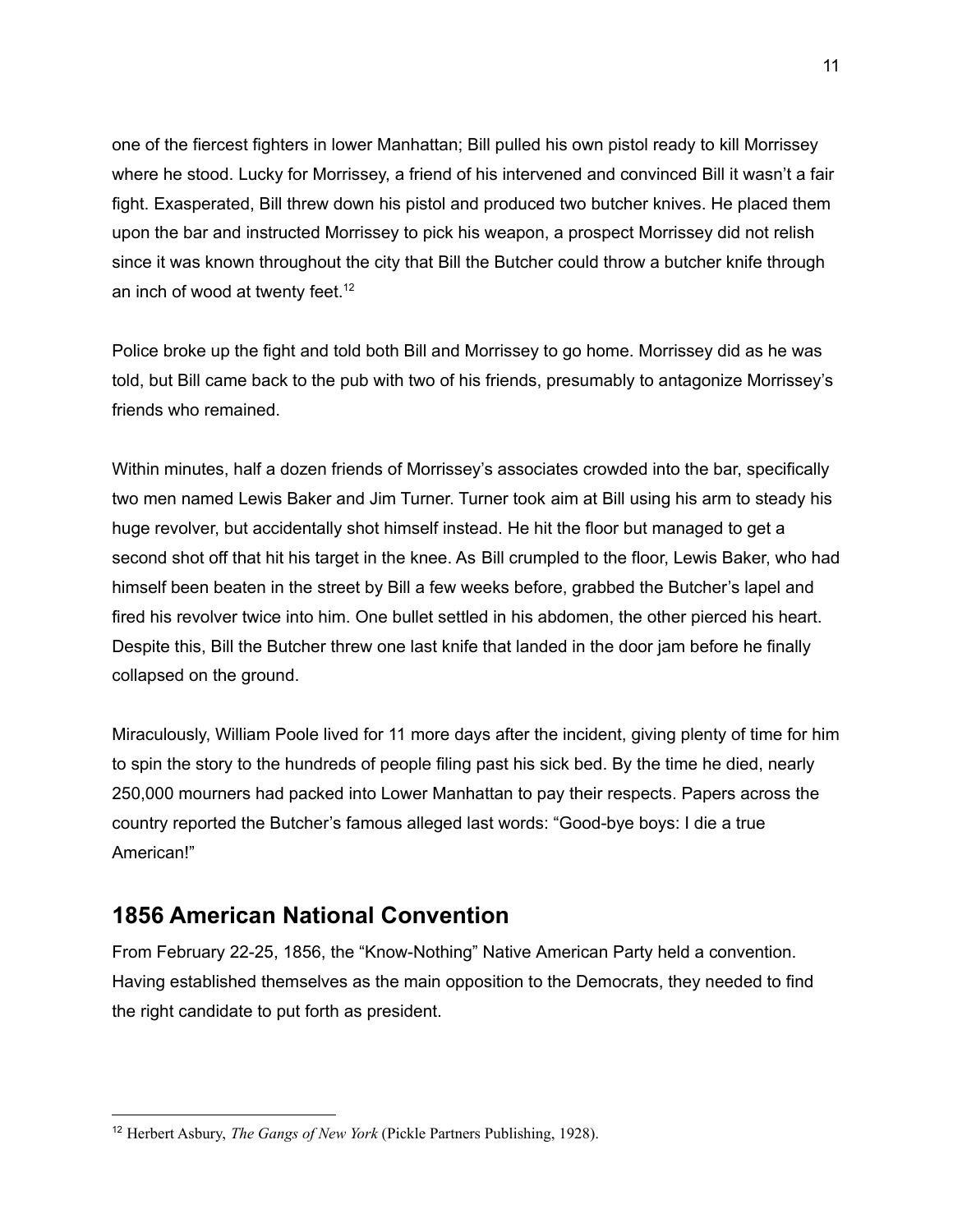Former President Millard Fillmore was selected as the presidential candidate and Andrew Jackson Donelson, a prominent Tennessean and a ward of former President Andrew Jackson, was selected as the vice-presidential candidate. Fillmore's camp would later say that he was not even present at the convention and never put his name forward for nomination.<sup>13</sup> In fact, Fillmore was never a card-carrying Know-Nothing. But, he agreed with their stance on immigration and stated that the Native American Party was the "only hope of forming a truly national party, which shall ignore this constant and distracting agitation of slavery." Nevertheless, the pair lost the election. They received 21-percent of the popular vote but only received a total of 8 electoral college votes, finishing a distant third in general voting.

## **The Issue of Slavery**

The 1856 American Convention and Millard Fillmore's subsequent election loss marked the beginning of the end for the Know-Nothings. As the Civil War loomed, the party's lack of a unified position on slavery caused fissures too deep to be repaired.

In order to become a viable national party and fill the void left by the Whigs, Know-Nothing leaders had avoided discussing the country's most controversial issue. At the time, there were ardent abolitionist Know-Nothings *and* there were pro-slavery Know-Nothings. But following the 1856 convention, it was clear slavery was no longer an issue they could ignore. The party could not pick a side without splitting their coalition in two.

People, allegedly including Abraham Lincoln, criticized the anti-Slavery Know-Nothings as hypocrites. But, Lincoln was afraid to make overt anti-nativist statements in public for fear of losing support. He wanted to maintain an air of neutrality in order to prevent the burgeoning Republican party from being associated with extreme abolitionists while also leaving the door open for ex-Know-Nothings to join his party.

In private, Lincoln criticized the nativists. In an 1855 letter to his close friend Joshua Speed, Lincoln said, "I am not a Know-Nothing. That is certain. How could I be? How can anyone who abhors the oppression of negroes, be in favor of degrading classes of white people?...As a nation, we began by declaring that 'all men are created equal.' We now practically read it 'all

<sup>&</sup>lt;sup>13</sup> Allan Nevins, Ordeal of the Union : A House Dividing 1852-1857. (New York: Scribner, 1947).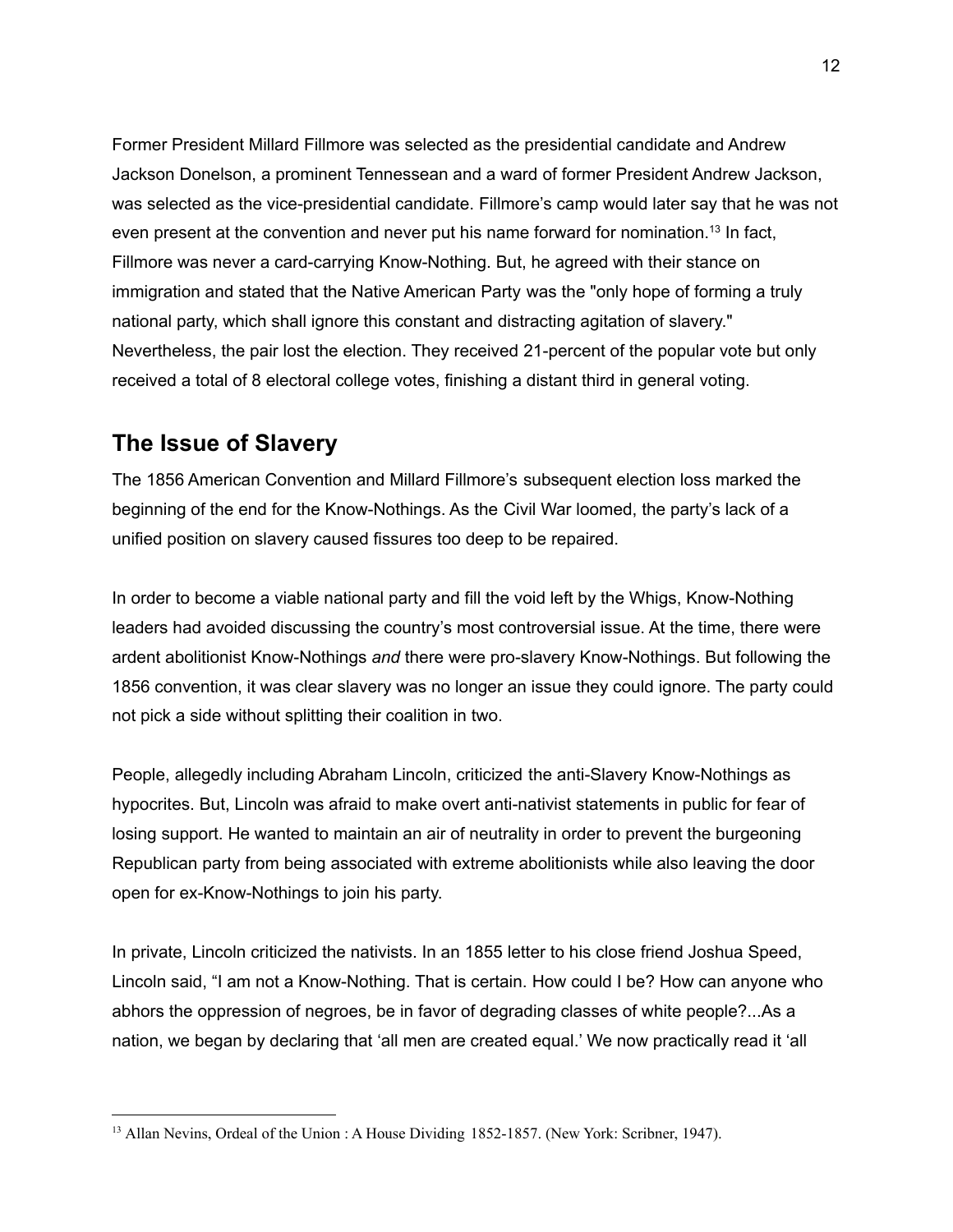men are created equal, except negroes.' When the Know-Nothings get control, it will read 'all men are created equal, except negroes, and foreigners, and Catholics."<sup>14</sup>

## **Conclusion**

The "Know-Nothing" Native American Party eventually disentigrated because, just like the Whigs, they couldn't agree on a hardline stance on the issue of slavery, while Democrats alternately became stronger because they unified under the banner of protecting Southern slavery. Know-Nothings who were in the anti-slavery camp joined the newly formed Republican party, and the ones who weren't joined the Democrats. But, even as the party dissolved, nativist sentiment lingered.

The Ku Klux Klan, established in the wake of the Civil War, had lost some steam in the 1880s and '90s but was revived in the 19-teens thanks to the film *The Birth of a Nation.* Their membership boomed because of it, and the group morphed into a nativist terrorist movement that smelled a lot like the Know-Nothings. To quote historian William Starr Myers from his 1924 piece "Know-Nothings and the Ku Klux Klan:"

"With the possible exception of masks, robes, and other like paraphernalia, [the Ku Klux Klan] is an almost complete replica of the old Know-Nothing movement of the 'fifties of the last century. It professes the same objects, and uses nearly the same methods."<sup>15</sup>

Most Klan members were reliably loyal to the old Democrats. At the 1924 Democratic Convention in Madison Square Garden, 20,000 Klan members held a cross-burning across the river in New Jersey to intimidate one of the candidates up for nomination against their own, a fellow Klan member named William McAdoo. The candidate they were protesting was Catholic and opposed prohibition. Very Know-Nothing. *Hmm*.

Since 1860, there have been two consistent political parties in America: the Republicans and the Democrats. But, it's not that simple. As the issues have changed—and the people have changed—the platforms of these parties have also shifted significantly.

<sup>14</sup> Abraham Lincoln, "Abraham Lincoln's 1855 Letter to Joshua Speed," abrahamlincolnonline.org, 2018, [http://www.abrahamlincolnonline.org/lincoln/speeches/speed.htm.](http://www.abrahamlincolnonline.org/lincoln/speeches/speed.htm)

<sup>15</sup> William Starr Myers, "Know Nothing and Ku Klux Klan," *The North American Review* 219, no. 818 (1924): 1–7, [https://www.jstor.org/stable/25113191?seq=2#metadata\\_info\\_tab\\_contents.](https://www.jstor.org/stable/25113191?seq=2#metadata_info_tab_contents)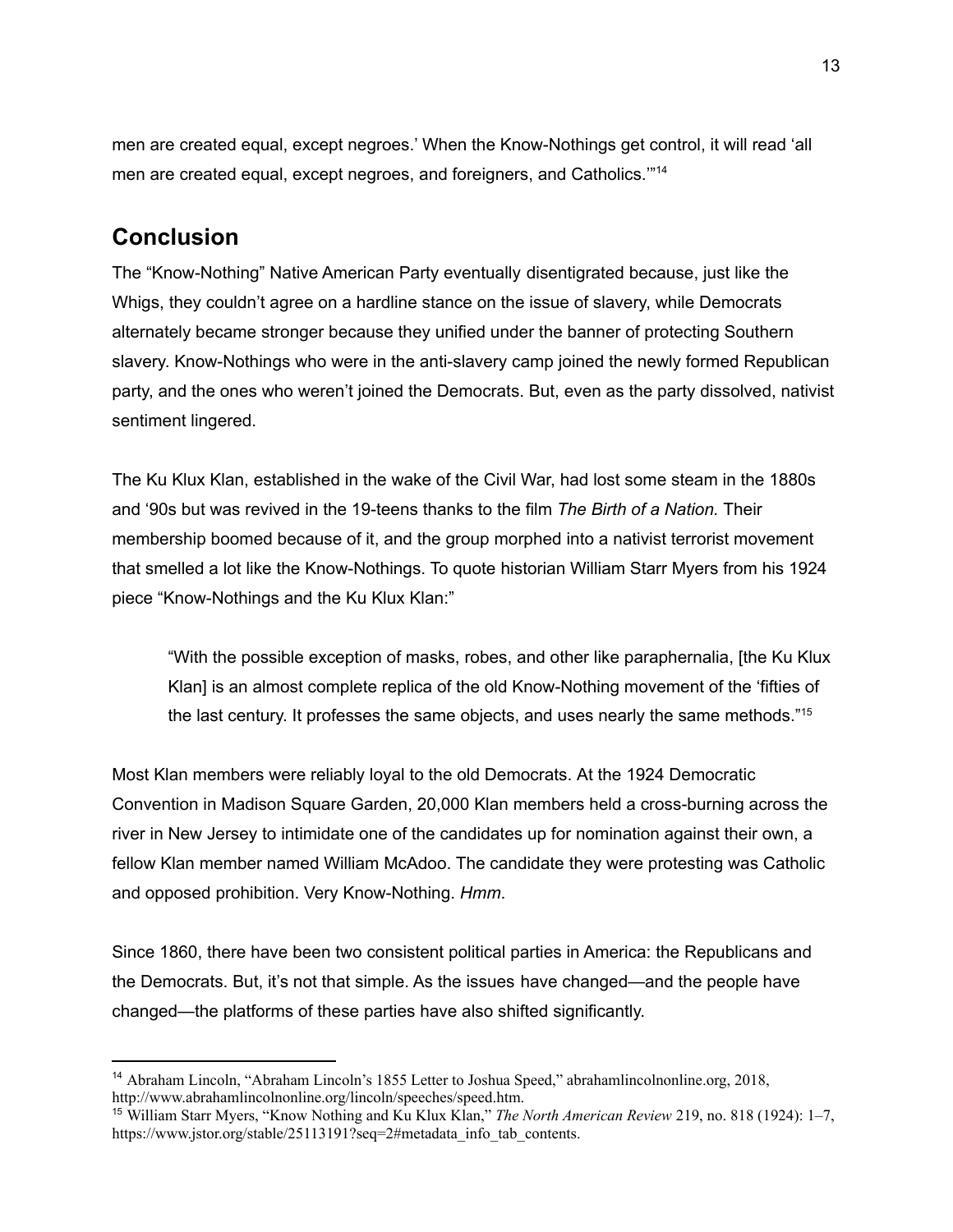If we look at the 1930s, when Franklin D. Roosevelt became president and orchestrated the New Deal, i.e. public assistance programs meant to ease the suffering caused by the Great Depression, it started a change of allegiance for many voters. Before Roosevelt, Southern whites typically voted Democrat, whereas generally Black Voters and Northern whites voted reliably Republican. But, after the New Deal, some of these Republican voters realized the Democratic party might better represent their interests, and vice-versa.<sup>16</sup>

The shift intensified when President Lyndon B. Johnson signed the Civil Rights Act and the Voting Rights Act into law in the 1960s. Black voters who never considered voting Democrat because of the party's history of supporting Jim Crow laws and segregation suddenly shifted and became ardent supporters of the party. White Southerners, outraged by the new legislation, jumped ship and started voting Republican. President Richard Nixon's Southern Strategy, i.e. the use of racist rhetoric on the campaign trail to entice white Southern voters all but solidified this shift.

Even today, within the Republican party there still appears to be similarity stemming from the Know-Nothings whom it absorbed back in the 1860s: namely, their anti-immigration and nativist stance.

The Know-Nothings started as a violent "secret society" built upon an unfounded fear that the Catholic Pope and the Vatican were sending immigrants to infiltrate the American government for the purposes of control. If we look at modern right-wing groups like the neo-fascist Proud Boys and conspiracy-driven Qanon, people who almost certainly vote Republican, these groups are built upon similar conspiracy theories and practices of exclusion and white American "chauvinism." And, they use fear of "the other" to recruit new followers. Like the Know-Nothings, groups like the Proud Boys have also found ways to mainstream their toxic political ideologies, and they provide opportunities to express them violently.

Formed in 2016, the Proud Boys claim to be a fraternal organization of "Western chauvinists," who seek to stamp out political correctness and a so-called "white guilt agenda." From its inception, the group has been steeped in violence. Members routinely spew Anti-Muslim and

<sup>&</sup>lt;sup>16</sup> "Party Realignment and the New Deal | US House of Representatives: History, Art & Archives,"

<sup>@</sup>USHouseHistory, 2019,

[https://history.house.gov/Exhibitions-and-Publications/BAIC/Historical-Essays/Keeping-the-Faith/Party-Realignme](https://history.house.gov/Exhibitions-and-Publications/BAIC/Historical-Essays/Keeping-the-Faith/Party-Realignment--New-Deal/) [nt--New-Deal/](https://history.house.gov/Exhibitions-and-Publications/BAIC/Historical-Essays/Keeping-the-Faith/Party-Realignment--New-Deal/).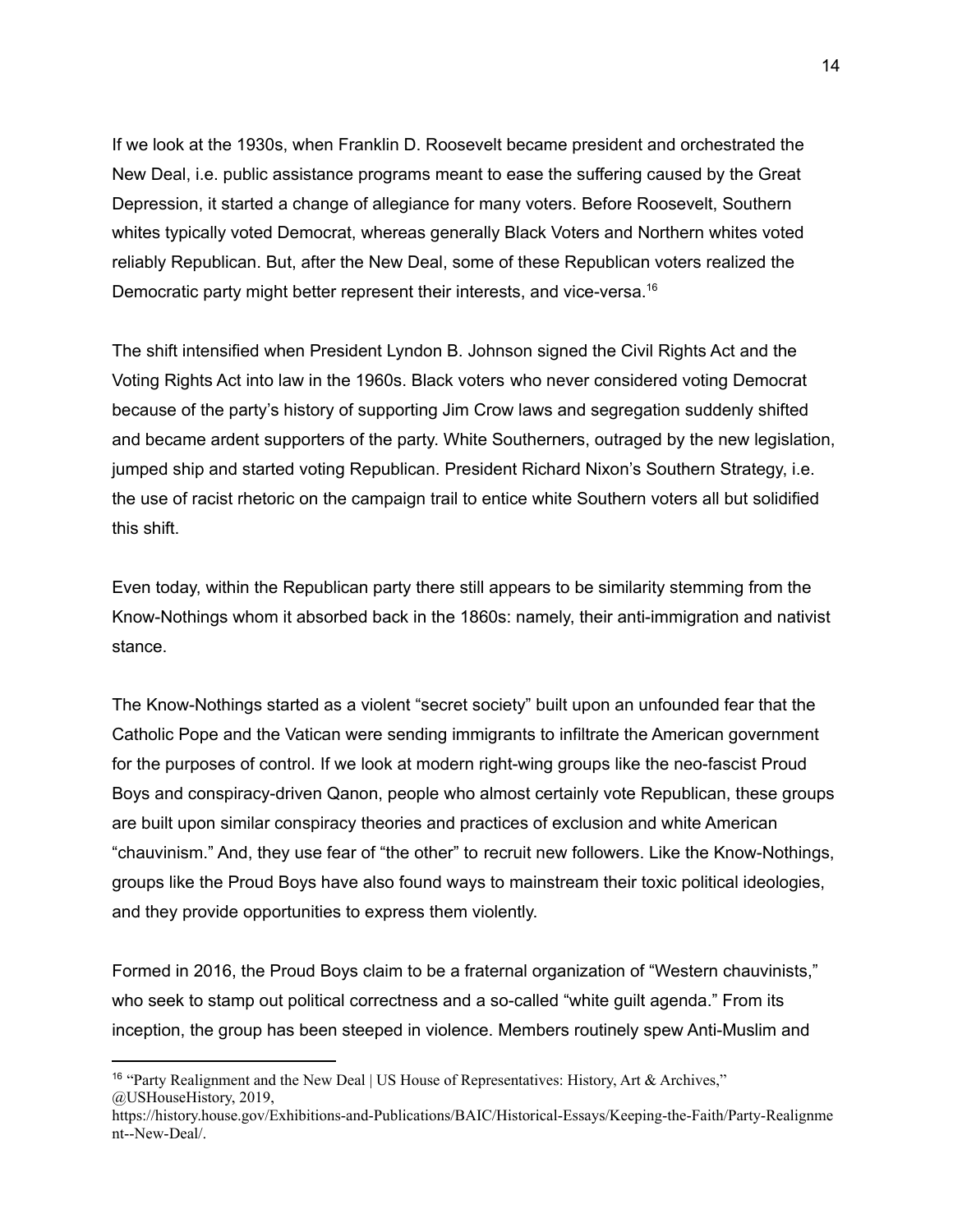white-supremacist rhetoric, dozens have been arrested and charged with violence, and the group often serves as a gateway to the broader and more violent white-supremacist movement. Proud Boys are often present at alt-right gatherings and protests, including the deadly 2017 "Unite the Right" rally in Charlottesville, Virginia, which a former Proud Boy helped co-organize, and at the storming of the U.S. Capitol on January 6, 2021, where several members have been charged with federal crimes. They believe women belong in the home raising children, and their leader has publicly questioned women's right to vote. Initiation into the Proud Boys also has a very *Fight Club* feel to it. According to the Southern Poverty Law Center, there are varying degrees of membership, all with their own initiation protocols, including public declaration that you are a Western chauvinist and "getting into a fight for the cause." 17

Former President Trump is among many modern Republican leaders who have continually refused to denounce these groups and their ideas because they are a part of the Republican voter base. Instead of denouncing the Proud Boys when asked about them during a 2020 presidential debate, Trump instead gave them an order to "stand back and stand by," and they heard him loud and clear. Political violence ensued because of it. Trump's candidacy and presidency emboldened such groups, and they built quite the following during his tenure. A 2018 study by the Southern Poverty Law Center found that 15-percent of users of far-right forums they surveyed indicated that groups like the Proud Boys were an important influence on their political development. 18

Even since former President Trump has left office, and despite the horrifying storming of the U.S. Capitol in January, public polling indicates that Trump remains popular with much of the Republican base, as do his anti-immmigrant and xenophobic views, and those of white-supremacist groups like the Proud Boys. The group's violent tactics are also becoming accepted by many, including those who participated in and supported the attack on January 6, 2021. A study on the Capitol insurrection conducted by the Chicago Project on Security and Threats at the University of Chicago found that although "only about 10% of those charged were members of established far-right organizations...the remaining 90% of the 'ordinary' rioters are part of a still congealing mass movement on the right that has shown itself willing to put

[https://www.splcenter.org/fighting-hate/extremist-files/group/proud-boys.](https://www.splcenter.org/fighting-hate/extremist-files/group/proud-boys)

<sup>17</sup> Southern Poverty Law Center, "Proud Boys," Southern Poverty Law Center, 2016,

<sup>18</sup> Brendan O'Connor, "Trump's Useful Thugs: How the Republican Party Offered a Home to the Proud Boys," www.theguardian.com, January 21, 2021,

[https://www.theguardian.com/news/2021/jan/21/donald-trump-useful-thugs-proud-boys-far-right-republican-party.](https://www.theguardian.com/news/2021/jan/21/donald-trump-useful-thugs-proud-boys-far-right-republican-party)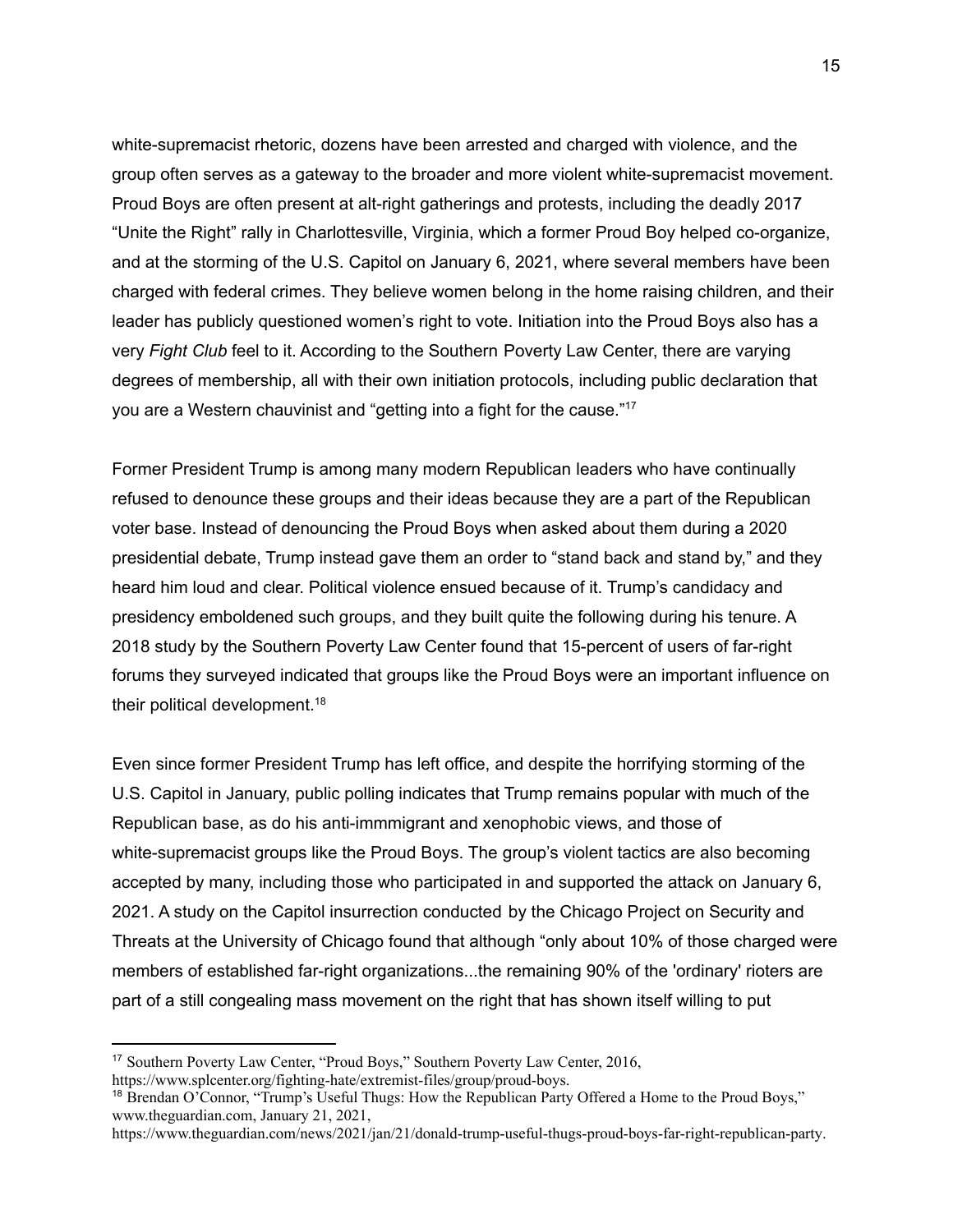'violence at its core.'" 19

A few prominent Republicans have spoken out and distanced themselves from what the party has become. The Lincoln Project, a political action committee made up of former and current Republicans, formed in 2019 and sought to defeat Donald Trump in 2020, as well as any Republican Senators up for re-election who had supported him. Trump administration officials who resigned, like former Department of Homeland Security Assistant Secretary for Counterterrorism Elizabeth Neumann, have been very vocal in their disgust with the shift in the party under Trump and continually condemn violent extremist groups and the politicians who empower them. Neo-conservative Liz Cheney, a U.S. Representative from Wyoming, was ousted this spring as the Chair of the House Republican Conference for supporting the impeachment of Trump for his role in the Capitol siege and for her criticism of his false stolen-election narrative.

What will happen between now and the 2024 presidential election? Are we witnessing another emerging faction within an established American political party? Will more Republicans join in dissent and seek to build anew? Which side of this divide will prevail? Or will we all lose?

Everyday Americans are increasingly being sucked in by the fear-mongering and empty promises made by far-right extremist groups like the Proud Boys, and by people like Donald Trump. Can these efforts be countered? Can these bad actors be out-organized?

Those who care about democracy and hope to defeat those who want to destroy it better get to work, because history is repeating itself.

<sup>19</sup> Alan Feuer, "Fears of White People Losing out Permeate Capitol Rioters' Towns, Study Finds," *The New York Times*, April 6, 2021, sec. U.S., [https://www.nytimes.com/2021/04/06/us/politics/capitol-riot-study.html.](https://www.nytimes.com/2021/04/06/us/politics/capitol-riot-study.html)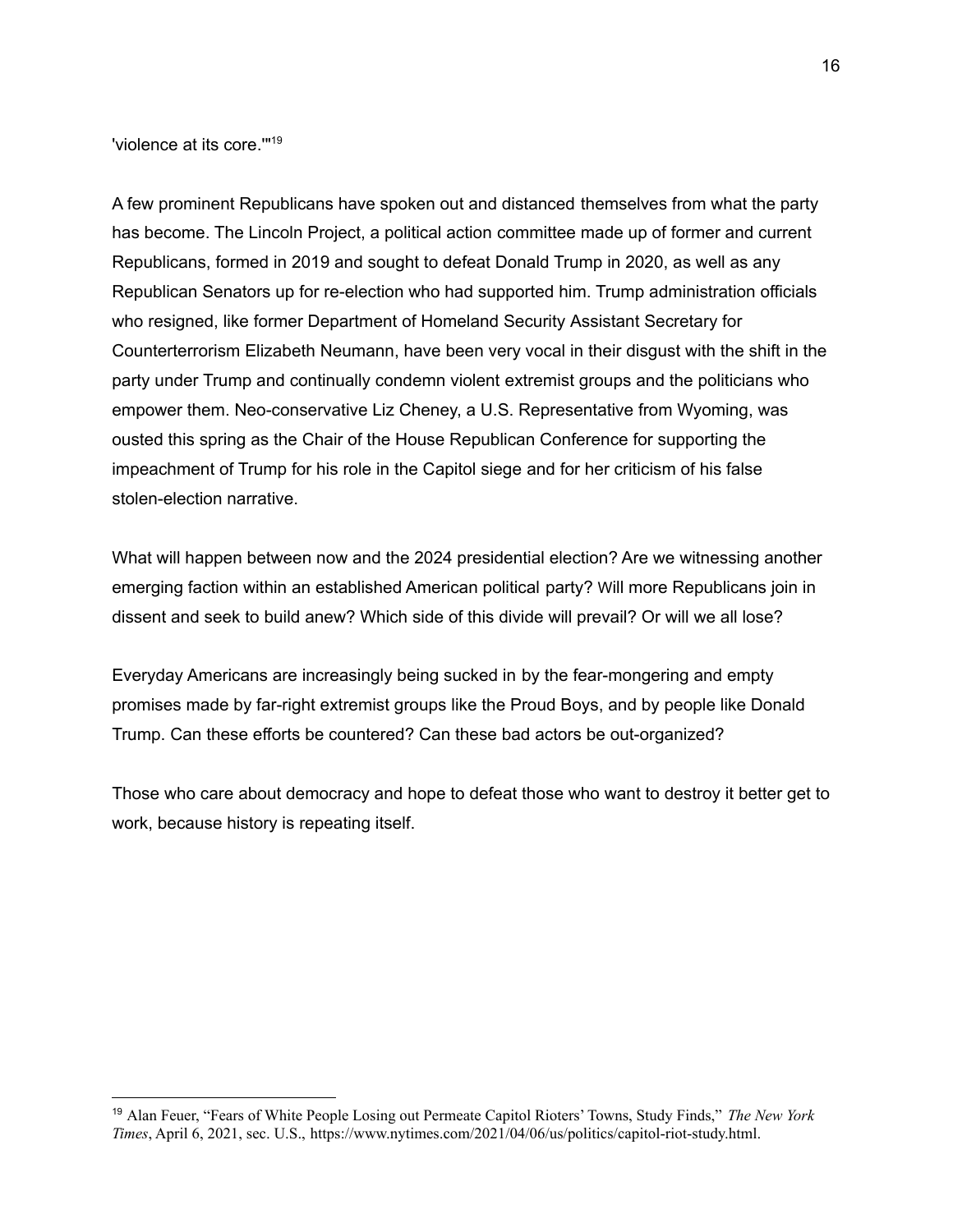## **Bibliography**

- Anbinder, Tyler, and Frank And. *Nativism and Slavery : The Northern Know Nothings and the Politics of the 1850'S*. New York: Oxford University Press, 1992.
- Asbury, Herbert. *The Gangs of New York*. Pickle Partners Publishing, 1928.
- Billings, Mathieu. "Nativist Riots and the Know-Nothing Party." Bill of Rights Institute, n.d. https://billofrightsinstitute.org/essays/nativist-riots-and-the-know-nothing-party.
- Boissoneault, Lorraine. "How the 19th-Century Know Nothing Party Reshaped American Politics." Smithsonian Magazine. Smithsonian Magazine, January 26, 2017. https://www.smithsonianmag.com/history/immigrants-conspiracies-and-secret-society-lau nched-american-nativism-180961915/.
- Burnham, Emily. "164 Years Ago, This Bangor Priest Was Tarred, Feathered and Ridden on a Rail." Bangor Daily News. Bangor Daily News, June 19, 2018. https://bangordailynews.com/2018/06/19/news/bangor/164-years-ago-this-bangor-priestwas-tarred-feathered-and-ridden-on-a-rail/.
- "Digital History." www.digitalhistory.uh.edu, n.d. https://www.digitalhistory.uh.edu/disp\_textbook.cfm?smtID=2&psid=3548.
- Farrell, Robert N. "No Foreign Despots on Southern Soil: The American Party in Alabama and South Carolina, 1850-1857." The Aquila Digital Community, 2017. https://aquila.usm.edu/masters\_theses/283/.
- Feuer, Alan. "Fears of White People Losing out Permeate Capitol Rioters' Towns, Study Finds." *The New York Times*, April 6, 2021, sec. U.S. https://www.nytimes.com/2021/04/06/us/politics/capitol-riot-study.html.
- Gorn, Elliott J. "'GoodBye Boys, I Die a True American': Homicide, Nativism, and WorkingClass Culture in Antebellum New York City." *The Journal of American History* 74, no. 2 (1987): 388–410. https://doi.org/10.2307/1900028.
- Gorn, Elliott J. "'Good-Bye Boys, I Die a True American': Homicide, Nativism, and Working-Class Culture in Antebellum New York City." *The Journal of American History* 74, no. 2 (September 1987): 388. https://doi.org/10.2307/1900028.
- Karabell, Zachary. "Here's What Happens to a Conspiracy-Driven Party." *Politico*, January 30, 2021.

https://www.politico.com/news/magazine/2021/01/30/heres-what-happens-to-a-conspirac y-driven-party-463944.

Kemp, Bill. "'Know Nothings' Opposed Immigration in Lincoln's Day." pantagraph.com, January 17, 2016.

https://www.pantagraph.com/news/local/know-nothings-opposed-immigration-in-lincoln-s -day/article\_504e1b70-3331-5640-9248-0fc62c866a39.html.

Kiedorf, Douglas. "Getting to Know the Know-Nothings - the Boston Globe." Bostonglobe.com, January 10, 2016.

https://www.bostonglobe.com/ideas/2016/01/10/getting-know-know-nothings/yAojakXKki auKCAzsf4WAL/story.html?outputType=amp.

Lincoln, Abraham. "Abraham Lincoln's 1855 Letter to Joshua Speed." Abrahamlincolnonline.org, 2018. http://www.abrahamlincolnonline.org/lincoln/speeches/speed.htm.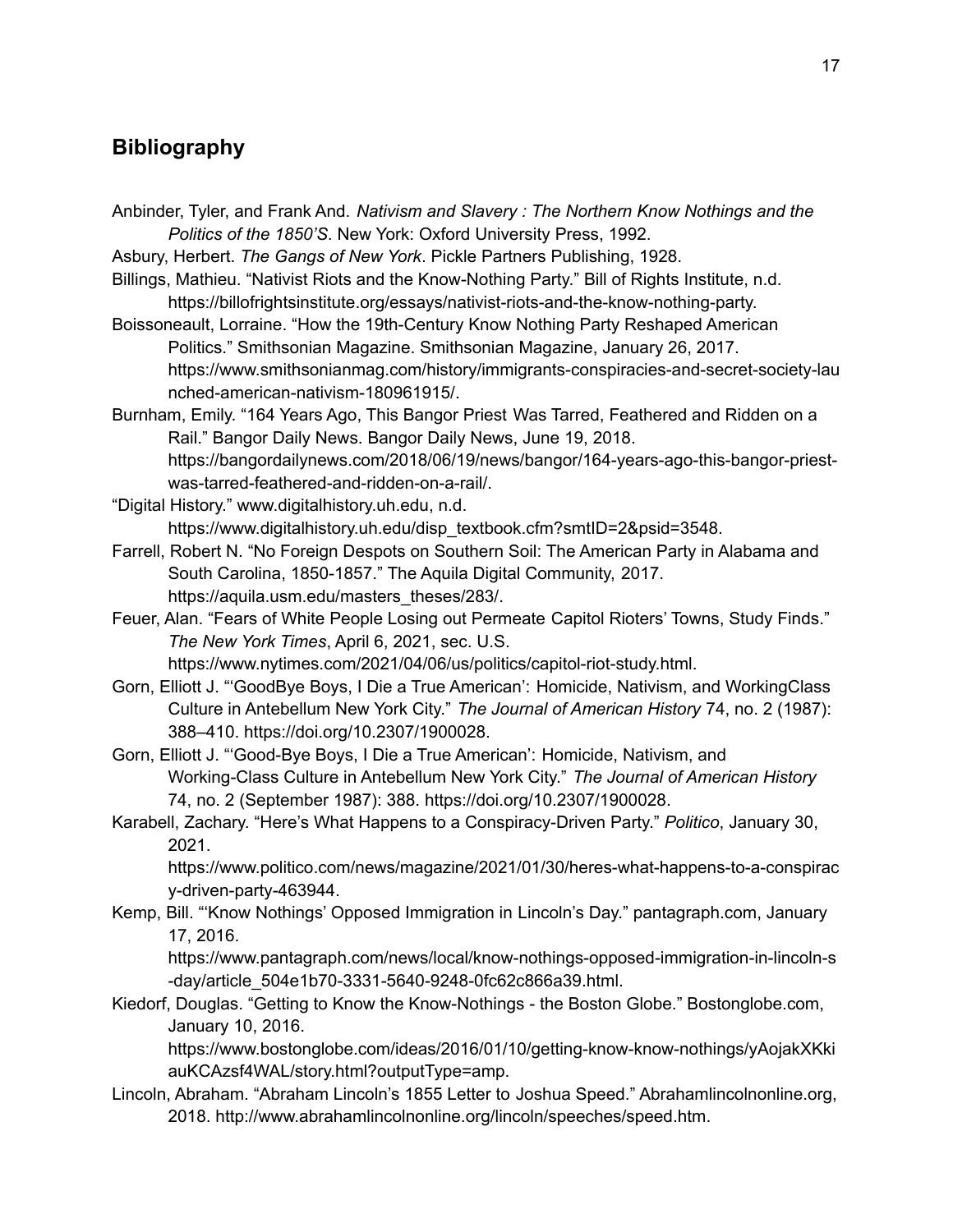McNamara, Joseph. "12 Feb 1984, 62 - Daily News at Newspapers.com." Newspapers.com, February 12, 1984.

https://www.newspapers.com/image/488028946/?terms=William%20Bill%20the%20Butc her%20Poole&match=1.

- Mcpherson, James M, and James Keith Hogue. *Ordeal by Fire : The Civil War and Reconstruction*. Boston: Mcgraw-Hill Higher Education, 2010.
- Monk, Maria, and Protestant Authorities. *Awful Disclosures of Maria Monk*. Baltimore: William G. Warner, Printer, 1836.

https://publicdomainreview.org/collection/awful-disclosures-of-maria-monk-1836.

- "MOOC | Know-Nothings in Power | the Civil War and Reconstruction, 1850-1861 | 1.5.8." www.youtube.com. ColumbiaLearn, October 29, 2014. https://www.youtube.com/watch?v=r1H2DxeXG2E.
- Myers, William Starr. "Know Nothing and Ku Klux Klan." *The North American Review* 219, no. 818 (1924): 1–7.

https://www.jstor.org/stable/25113191?seq=2#metadata\_info\_tab\_contents.

Nevins, Allan. *Ordeal of the Union : A House Dividing 1852-1857.* New York: Scribner, 1947.

O'Connor, Brendan. "Trump's Useful Thugs: How the Republican Party Offered a Home to the Proud Boys." www.theguardian.com, January 21, 2021.

https://www.theguardian.com/news/2021/jan/21/donald-trump-useful-thugs-proud-boys-f ar-right-republican-party.

"Order of United Americans." Loc.gov, 2021. https://www.loc.gov/pictures/item/2004665376/.

"Party Realignment and the New Deal | US House of Representatives: History, Art & Archives." @USHouseHistory, 2019.

https://history.house.gov/Exhibitions-and-Publications/BAIC/Historical-Essays/Keeping-th e-Faith/Party-Realignment--New-Deal/.

- Southern Poverty Law Center. "Proud Boys." Southern Poverty Law Center, 2016. https://www.splcenter.org/fighting-hate/extremist-files/group/proud-boys.
- Whitney, Thomas R. "A Defence of the American Policy, as Opposed to the Encroachments of Foreign Influence, and Especially to the Interference of the Papacy in the Political Interests and Affairs of the United States.: By Thomas R. Whitney." Umich.edu, 1856. https://quod.lib.umich.edu/cgi/t/text/text-idx?c=moa;idno=AHM4910.
- Wikipedia Contributors. "Know Nothing." Wikipedia. Wikimedia Foundation, December 16, 2019. https://en.wikipedia.org/wiki/Know\_Nothing.
- "William Poole." Wikipedia, May 28, 2021. https://en.wikipedia.org/wiki/William\_Poole.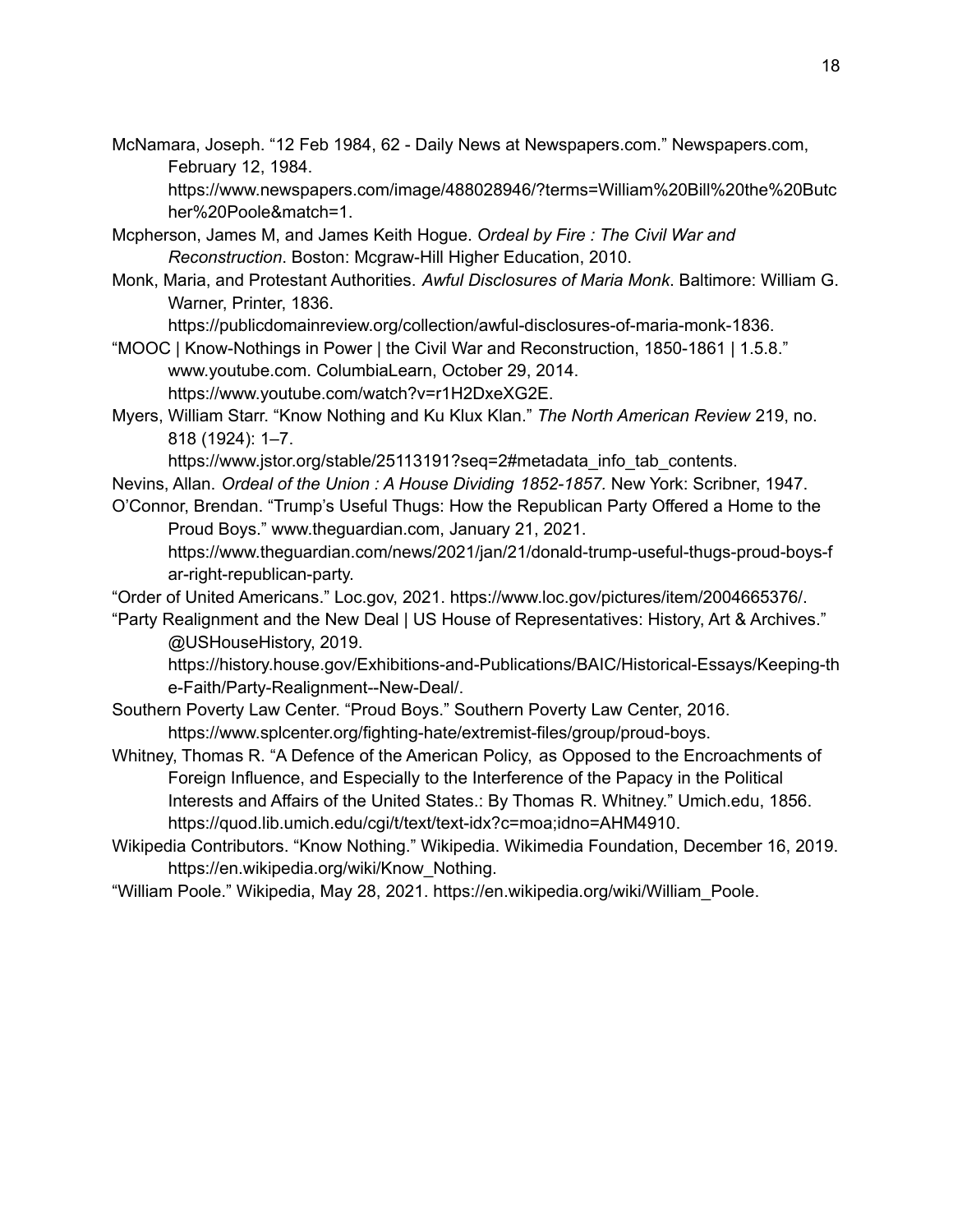# **Source Notes**

[https://www.smithsonianmag.com/history/immigrants-conspiracies-and-secret-society-launched](https://www.smithsonianmag.com/history/immigrants-conspiracies-and-secret-society-launched-american-nativism-180961915/)[american-nativism-180961915/](https://www.smithsonianmag.com/history/immigrants-conspiracies-and-secret-society-launched-american-nativism-180961915/)

- Secret fraternity that rose to prominence in 1853
- "At its height, Know Nothings had over 100 elected congressmen, 8 governors, a controlling share of half-a-dozen state legislatures from Massachusetts to California, and thousands of local politicians"
- Beliefs: anti-catholic, nativists, anti-immigration, pro-anglo saxon, 21-year naturalization period for immigrants, deportation of foreign vagrants, Bible reading in schools
- Secret handshakes and passwords. If someone asked them about the group, they were supposed to respond with "I know nothing."
- American politics before the rise of the Know Nothings: Federalists, Democratic-Republicans, and Whigs (small third party that produced two presidents: William Henry Harrison and Zachary Taylor)
- When the Whigs splintered over slavery politics in the early 50s, the Know Nothings stepped in to fill the power void. They were the first major third party with clout in American politics.
- The first party to leverage the economy over immigration.
- Know Nothing power players: Thomas R. Whitney, and William "Bill the Butcher" Poole.
	- Whitney- son of a NYC silversmith. He wrote the magnum opus for the Know Nothings called *A Defense of the American Policy*
		- Charter member of the Order of United Americans (precursor to the Order of the Star-Spangled Banner)
		- Anti-suffrage and women's rights
	- Bill the Butcher- gang leader, prizefighter, and butcher in the Bowery (5 Points)
		- Terrorized voters at polling places
		- Became the party martyr: February 24, 1855- Poole got into a fight at a bar with an Irish boxer that police broke up. He came back later that night, picked the fight back up, and a Welsh Immigrant named Lewis Baker shot him in the chest. It took two weeks for Poole to die, and his last words were, "Goodbye boys, I die a true American."
		- 250,000 people came to his funeral in lower Manhattan
- Know Nothing gangs spread to Boston, Philadelphia, Baltimore, Louisville, Cincinnati, New Orleans, St. Louis, and San Francisco.
- Know Nothing Nativist movement patterns:
	- Nationalism
	- Discrimination (Catholic v Protestant)
	- Working-class identity
- The Know Nothings collapsed because they were unable to take a firm stance on the issue of slavery, just like the Whig party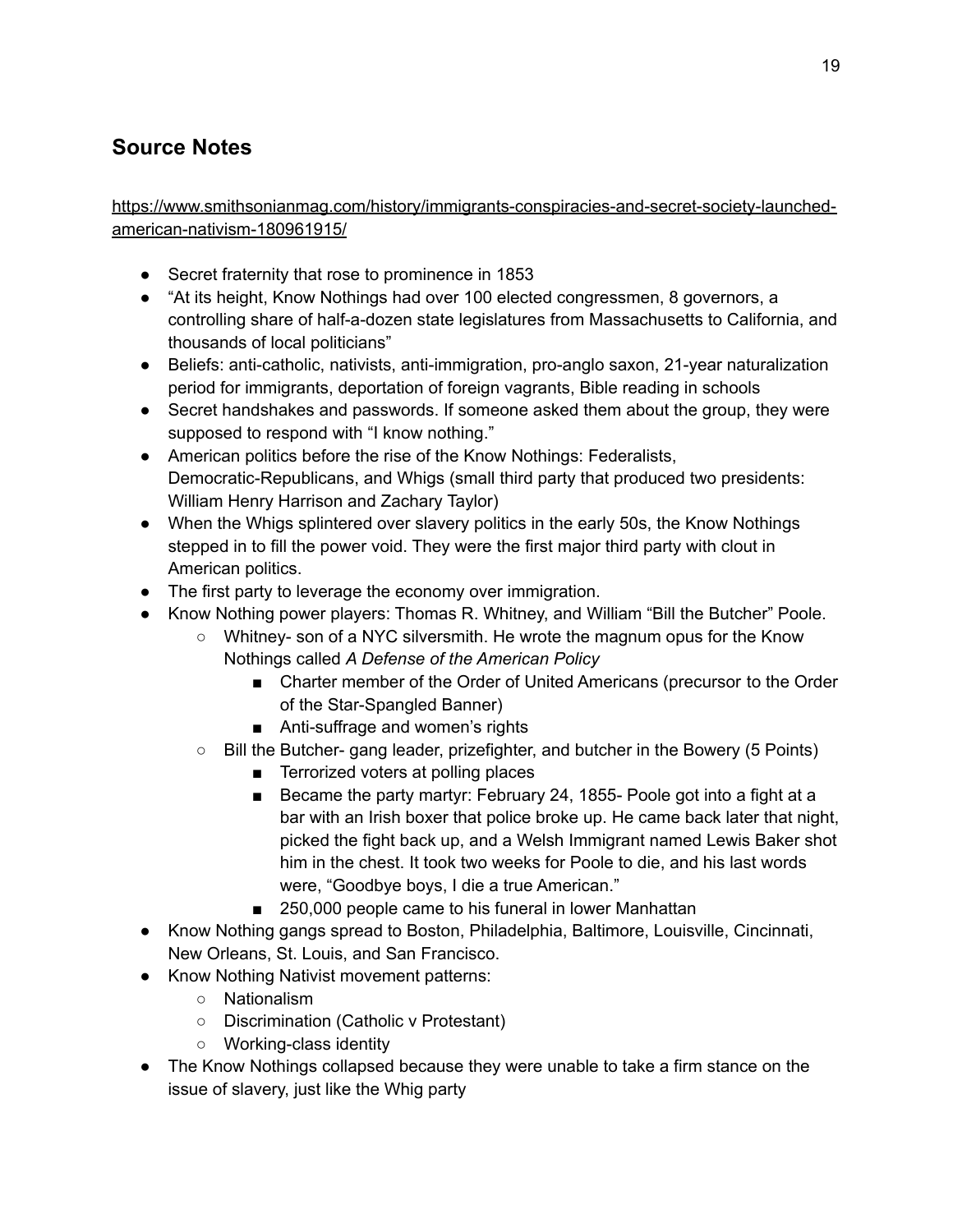● "One can't possibly make sense of current events unless you know something about nativism. That requires you to go back in time to the Know Nothings. You have to realize the context is different, the themes are consistent. The actors are still the same, but with different names."-- Historian Christopher Phillips

#### [https://www.politico.com/news/magazine/2021/01/30/heres-what-happens-to-a-conspiracy-drive](https://www.politico.com/news/magazine/2021/01/30/heres-what-happens-to-a-conspiracy-driven-party-463944) [n-party-463944](https://www.politico.com/news/magazine/2021/01/30/heres-what-happens-to-a-conspiracy-driven-party-463944)

- Conspiracies are often entangled with nativist politics
- Panic over Irish immigrants taking native jobs gave rise to the nativist movement in the 1840s
- "Americans Must Rule America."
- The rise of the Republican party helped end the Know Nothings by siphoning off anti-slavery members
- "In their policy goals, the Know Nothings were in part a reformist party representing working Americans against the elite; they ended up passing a variety of laws about working conditions that presaged the union and labor movements after the Civil War. But the movement was founded, and grew, purely on the strength of anger and resentment. And only because of instability in the political system — the collapse of the Whigs and the widening divisions between northern and southern Democrats — was there an opening for them in the first place."

Myers, William Starr. "Know Nothing and Ku Klux Klan." *The North American Review* 219, no. 818 (1924): 1-7. Accessed June 4, 2021. <http://www.jstor.org/stable/25113191>.

- "With the possible exception of masks, robes, and other like paraphernalia, it [the KKK] is an almost complete replica of the old Know Nothing movement of the 'fifties of the last century. It professes the same objects, and uses nearly the same methods." (p 1)
- Organization of the KN began in 1852.
- Started in New York.
- Consisted of Grand Councils, Superior Councils, Subordinate Council, grip, passwords, secret signs, and much ritual.
- It was organized in response to the naturalization of foreign immigrants
- Opposed to the activities and spread of the Roman Catholic Church
- In Boston, meetings were called by chalking up a skull and crossbones on tree boxes or fences.
- "America for Americans"- motto
- If a member was asked about the movement, he always replied "I know nothing.;"
- Local elections were won in Maryland, Massachusetts, and Delaware in the fall of 1854
- National convention 1855- they adopted the name "American Party."
- The American party nominated Millard Fillmore for President and Andrew J. Donelson for VP in 1856
- Congressional representation in the 34th congress: 5 Senators and 34 HOR out of 62 and 237 respectively.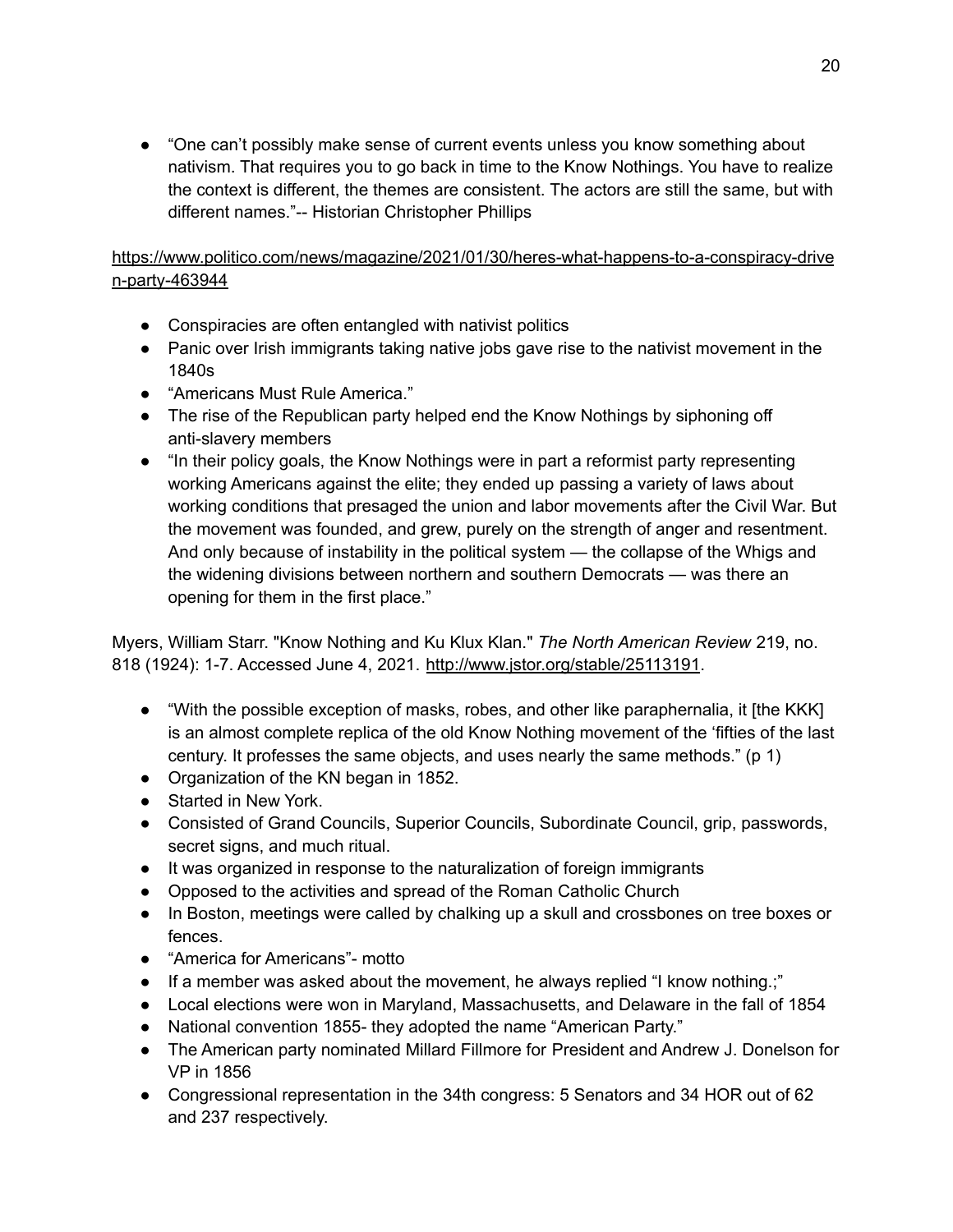- Lots of Know Nothing violence in Baltimore where they weren't very prevalent
	- $\circ$  Voter intimidation: they lined up at the polls, armed with shoemaker's awls, and prevented men of other parties from voting.
	- $\circ$  "Buckets of blood were brought from the slaughterhouses and placed in tubs. Foreigners were held up by their heels and their heads soused in the blood. Then they were let loose in such an appearance of near-death that other foreign-born citizens were fearful of their lives and did not dare wander far from their houses, much less go near the polls."
	- Other intimidation: riots, murder, and destruction of property.
	- The author makes it sound like these tactics were distasteful to "good citizens" and the party fizzled out by 1860.
- The slavery debate also caused the dissolution

*The Gangs of New York* by Herbert Asbury Chapter: The Killing of Bill the Butcher

- "Bill the Butcher, chieftain of a gang of West Side Bruisers who terrorized the area around Christopher street."
- "Commonly held to be the champion brawler and eye gouger of his time, and not even the ferocious mayhem experts of the Five Points and the Fourth Ward dared engage him in combat."
- John Morrissey: keen of intellect and giant in stature
	- Thought to be from Ireland. In Troy, New York where he tended bar and achieved great local renown as a slugger and a rough and tumble fighter
	- Became a rich man: estimated fortune at \$700,000- I assume this is after his 5-point bar fight days.
- "Before organizing his own gang and becoming a power in politics, Poole has served an apprenticeship with the Bowery Boys.
- Bill Poole hung out at the Americus Club, a Native American and Know Nothing refuge.
	- When Morrisey came to NYC, he tried to "wreck" this club. Bill the Butcher beat him to a pulp.
- Election in the upper part of the city- Bill the Butcher boasted he was going to take his gang to the polling place and destroy the poll boxes
	- Morrisey was hired by "honest citizens" to gather the strength of an opposing gang to protect the place.
	- $\circ$  He prepared well, and when Bill arrived with his thugs, he realized they were outnumbered and left without a fight.
	- Because of this, Tammany Hall gave him money (for his service?) and he opened a gambling club.
- Morrissey v Bill the Butcher.
	- In a Broadway barroom, Morrisey started spoiling for a fight. He bet Bill \$50 he couldn't name a place where Morrisey wouldn't meet him to fight. Bill named the Christopher street pier in the heart of his territory. Morrisey paid him the \$50.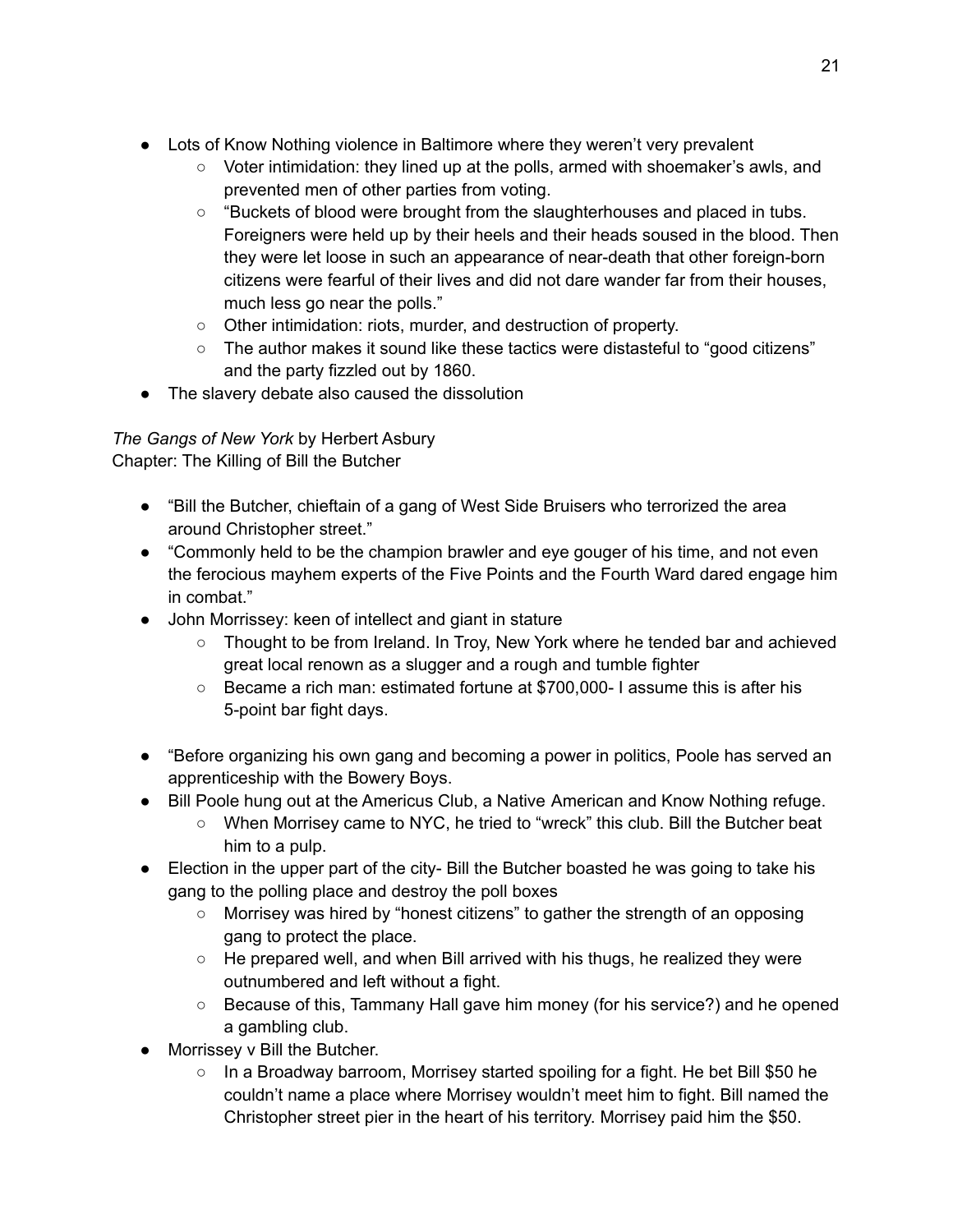Then, he made the wager again. Bill suggested the Amos street dock the next morning, and Morrissey accepted.

- Bill didn't show, but 200 of his gang members pulled Morrissey from his carriage and beat him badly
- Feb 24, 1855- Morrissey was playing cards at Stanwix Hall and Bill came in "proclaiming his prowess." Morrissey came out of the card room and spit in Bill's face before pulling a gun on him. He fired all of his shots, but missed. Bill pulled his gun, but Morrissey's friend Mark Maguire convinced him it wasn't a fair fight, so Bill laid two knives on the bar and told Morrissey to pick his weapon. Morrissey wouldn't do it- Bill's was an actual Butcher and knew his way around a knife.
	- "Common knowledge that Bill the Butcher could throw a butcher knife through an inch of pine at twenty feet."
	- Police broke up the fight and told them to go home. Morrissey went, but Poole came back to Stanwix Hall with his brother-in-law and a friend.
	- Morrissey's friend, Lew Baker, who himself had been beaten severely in the streets by Bill, picked a fight with him at the bar. Baker ended up shooting Bill in the chest twice at point-blank range. One of the bullets pierced his heart.
- $\circ$  Baker fled the city for the Caray Island, but the authorities were able to get to him via a boat provided by a Native American party higher-up named George Law
- $\circ$  Baker was captured and tried three times, each trial ending with a hung jury, until the prosecution finally gave up.
- Poole lived for 14 days after he was shot twice in the torso.
	- Last words: "Good-bye boys: I die a true American!"
	- "The Native Americans gave Poole one of the most remarkable funerals ever seen in New York." (P.90 has a detailed description of his elaborate funeral.)

#### *Ordeal by Fire* by James McPhereson

● Page 90: "Land shortages and labor surpluses in Europe, plus the potato blight in Ireland and the revolutions of 1848 on the Continent, caused millions to emigrate. High wages, cheap land, and the booming American economy attracted most of them to the United States. During the decade 1846-1855 more than three million immigrants entered the United States- equivalent to 15 percent of the 1845 population. This was the largest proportional increase in the foreign-born population for any ten-year period in American history."

#### [https://www.digitalhistory.uh.edu/disp\\_textbook.cfm?smtid=2&psid=3548](https://www.digitalhistory.uh.edu/disp_textbook.cfm?smtid=2&psid=3548) - The Whig Party

[https://www.newspapers.com/image/488028946/?terms=William%20Bill%20the%20Butcher%20](https://www.newspapers.com/image/488028946/?terms=William%20Bill%20the%20Butcher%20Poole&match=1) [Poole&match=1](https://www.newspapers.com/image/488028946/?terms=William%20Bill%20the%20Butcher%20Poole&match=1) - New York Daily News story of Bill the Butcher's Death